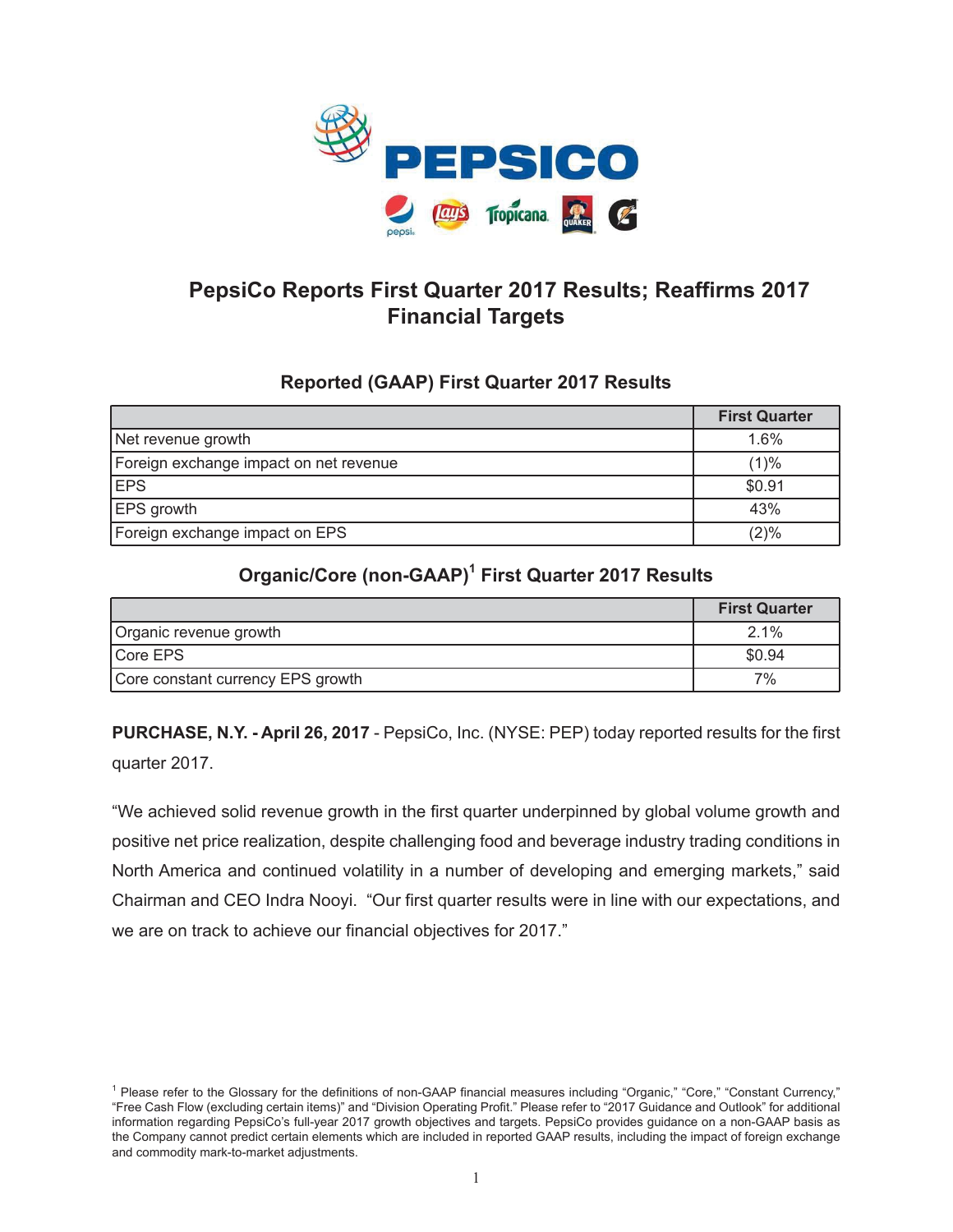## **Summary First Quarter 2017 Performance**

|               | <b>Volume</b>                              |                                                  |                                                                                 |                     |                        |                                   |
|---------------|--------------------------------------------|--------------------------------------------------|---------------------------------------------------------------------------------|---------------------|------------------------|-----------------------------------|
|               |                                            |                                                  | <b>Percentage Point Impact</b>                                                  |                     |                        | <b>Organic Volume</b><br>% Growth |
|               | <b>GAAP</b><br><b>Reported</b><br>% Change | Foreign<br><b>Exchange</b><br><b>Translation</b> | Acquisitions,<br><b>Divestitures and</b><br><b>Structural</b><br><b>Changes</b> | Organic %<br>Change | Food/<br><b>Snacks</b> | <b>Beverages</b>                  |
| <b>FLNA</b>   | 2                                          |                                                  |                                                                                 | 2                   | (1.5)                  |                                   |
| <b>QFNA</b>   | (3)                                        |                                                  |                                                                                 | (3.5)               | (1)                    |                                   |
| <b>NAB</b>    | 2                                          |                                                  | (1)                                                                             |                     |                        | (1)                               |
| Latin America | 3                                          | $\overline{2}$                                   |                                                                                 | 6                   |                        | (3)                               |
| <b>ESSA</b>   | 6                                          | (2)                                              |                                                                                 | 4                   | 3.5                    | (1)                               |
| <b>AMENA</b>  | (9)                                        | 11                                               |                                                                                 | $\overline{2}$      | 7                      | 3                                 |
| <b>Total</b>  | $\overline{2}$                             |                                                  |                                                                                 | $\overline{2}$      |                        |                                   |

## **Operating Profit and EPS**

|                       |                                            | <b>Percentage Point Impact</b>          |                                                  |                                                        |
|-----------------------|--------------------------------------------|-----------------------------------------|--------------------------------------------------|--------------------------------------------------------|
|                       | <b>GAAP</b><br><b>Reported</b><br>% Change | <b>Items Affecting</b><br>Comparability | Foreign<br><b>Exchange</b><br><b>Translation</b> | Core<br><b>Constant</b><br><b>Currency</b><br>% Change |
| <b>FLNA</b>           | 4                                          |                                         |                                                  | 4                                                      |
| <b>QFNA</b>           | (1)                                        |                                         |                                                  | (1)                                                    |
| <b>NAB</b>            | 4                                          | (1)                                     |                                                  | 3                                                      |
| Latin America         | (24)                                       | 13                                      | 11                                               |                                                        |
| <b>ESSA</b>           | 51                                         | (29)                                    | 3.5                                              | 26                                                     |
| <b>AMENA</b>          | n/m                                        | n/m                                     | 3                                                | (25)                                                   |
| Corporate Unallocated | (40)                                       | 40                                      |                                                  |                                                        |
| <b>Total</b>          | 19                                         | (19)                                    | 1                                                | 1                                                      |
|                       |                                            |                                         |                                                  |                                                        |
| <b>EPS</b>            | 43                                         | (38)                                    | $\overline{2}$                                   | $\overline{7}$                                         |

*Note: Rows may not sum due to rounding.*

*n/m= Not meaningful due to the impact of a 2016 impairment charge to reduce the value of our 5% indirect equity interest in Tingyi-Asahi Beverages Holding Co. Ltd. to its estimated fair value (charge related to the transaction with Tingyi).*

*Division operating profit (a non-GAAP measure that excludes corporate unallocated costs) increased by 21 percent in the quarter and was positively impacted by items affecting comparability (21 points) and negatively impacted by foreign exchange translation (1 point). Core constant currency division operating profit (a non-GAAP measure) increased by 1 percent.*

*Organic revenue, core constant currency and division operating profit results are non-GAAP financial measures. Please refer to the reconciliation of GAAP and non-GAAP information in the attached exhibits and to the Glossary for definitions of "Organic," "Core," "Constant Currency" and "Division Operating Profit."*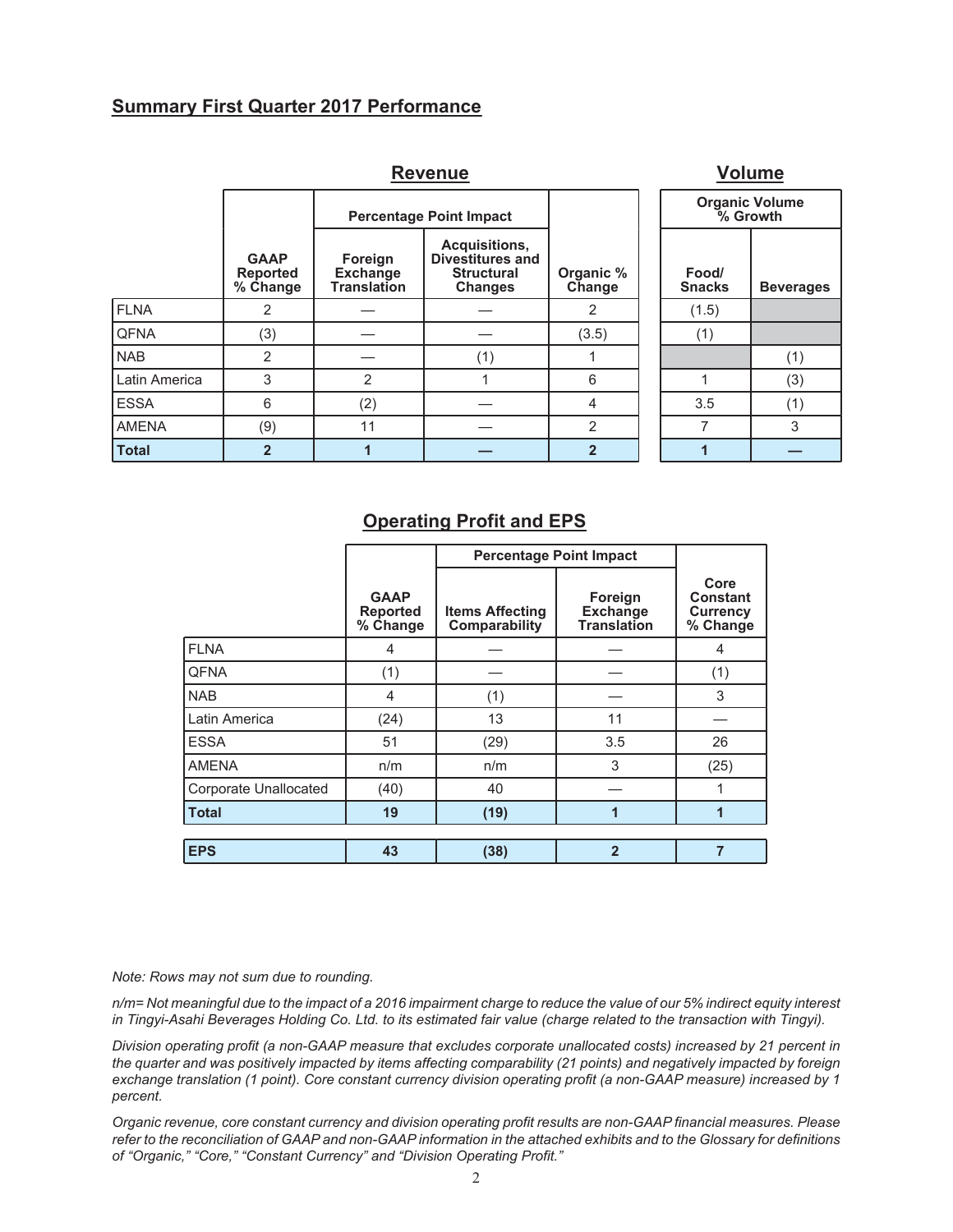## **Summary of First Quarter Financial Performance:**

- Reported first quarter and year-ago results were impacted by:
	- Restructuring charges in conjunction with the multi-year productivity plan we publicly announced in 2014; and
	- Commodity mark-to-market impacts.
- Reported year-ago results were impacted by a charge related to the transaction with Tingyi.
- See A-6 to A-8 for further details on the above items.
- Reported net revenue increased 1.6 percent. Foreign exchange translation had a 1 percentage-point unfavorable impact on reported net revenue. Organic revenue, which excludes the impacts of foreign exchange translation and structural changes, grew 2.1 percent.
- Reported and core gross margin contracted 45 basis points. Reported operating margin expanded 240 basis points and core operating margin contracted 30 basis points. Reported operating margin expansion reflects the impact of the year-ago charge related to the transaction with Tingyi.
- Reported operating profit increased 19 percent and core constant currency operating profit increased 1 percent. The impact of the charge related to the transaction with Tingyi in the prior year had a 23-percentage-point favorable impact on reported operating profit growth. Commodity mark-to-market adjustments reduced reported operating profit growth by 4 percentage points. Foreign exchange translation reduced reported operating profit growth by 1 percentage point.
- The reported effective tax rate was 22.7 percent in the first quarter of 2017 and 31.9 percent in the first quarter of 2016. The first quarter 2016 tax rate was impacted by the charge related to the transaction with Tingyi, which had no corresponding tax benefit. The core effective tax rate was 22.5 percent and 24.7 percent in the first quarter of 2017 and 2016, respectively. The first quarter 2017 reported and core tax rate reflects the positive impact of a change in the accounting for certain aspects of share-based payments to employees.
- Reported EPS was \$0.91, a 43 percent increase from the prior year period, primarily reflecting the impact of the year-ago charge related to the transaction with Tingyi. Foreign exchange translation reduced reported EPS growth by 2 percentage points.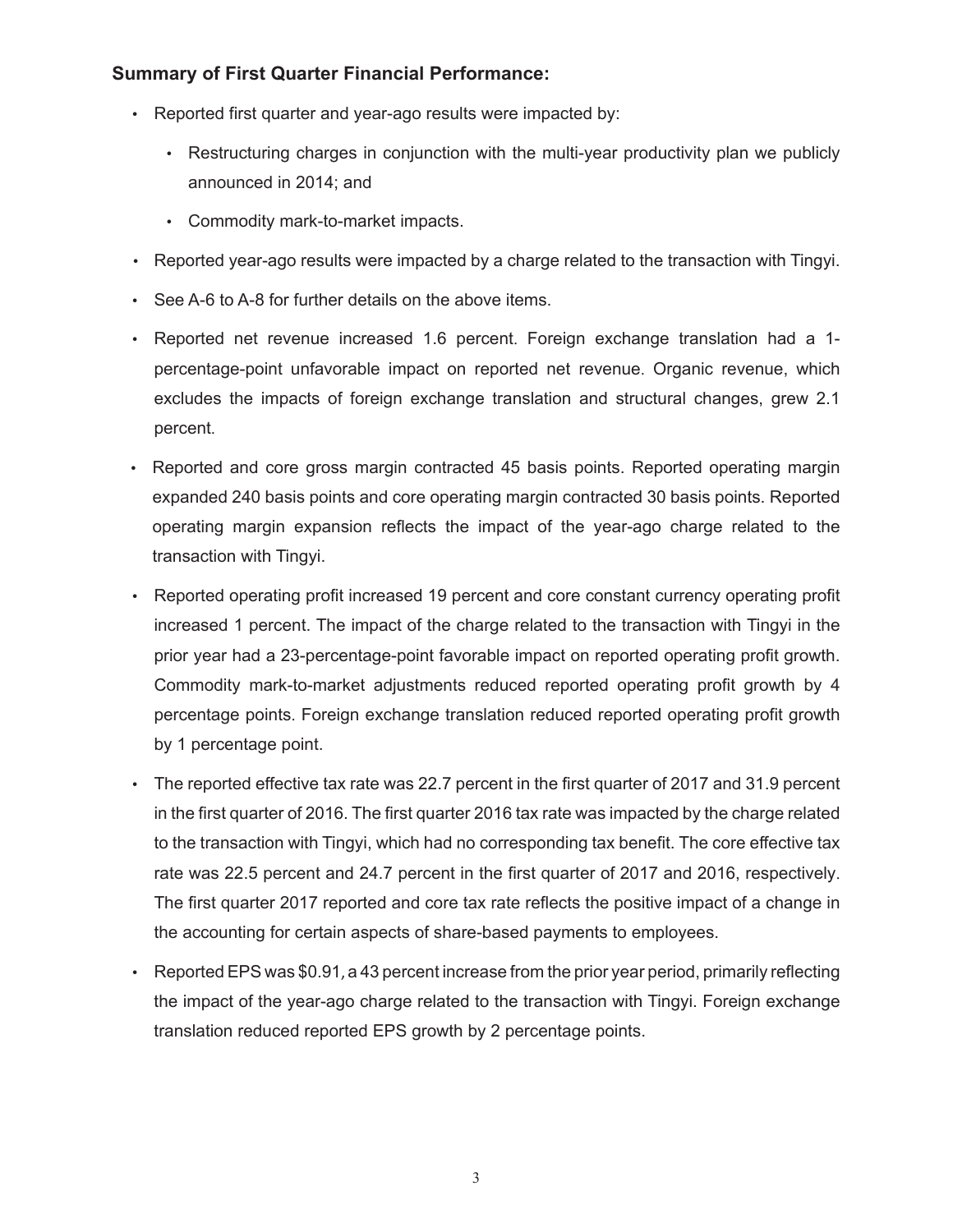- Core EPS was \$0.94, an increase of 5.5 percent. Excluding the impact of foreign exchange translation, core constant currency EPS increased 7 percent (see schedule A-10 for a reconciliation to reported EPS, the comparable GAAP measure).
- Net cash used in operating activities was \$199 million.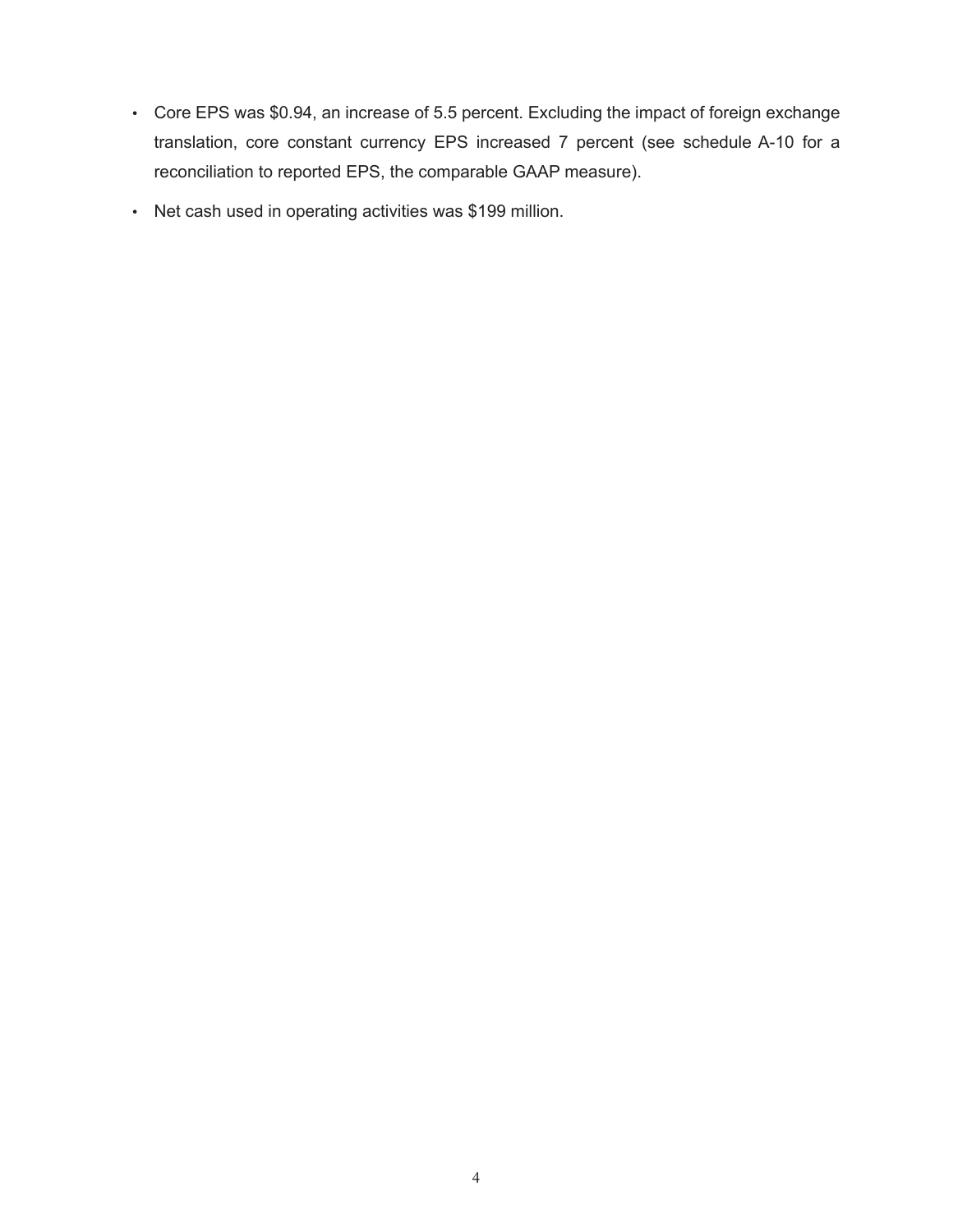## **Discussion of First Quarter Division Results:**

In addition to the reported net revenue performance as set out in the tables on pages 2 and A-9, reported operating results were driven by the following:

## **Frito-Lay North America (FLNA)**

Positively impacted by productivity gains, partially offset by operating cost inflation.

## **Quaker Foods North America (QFNA)**

Negatively impacted by higher advertising and marketing expenses, partially offset by productivity gains and lower raw material costs.

## **North America Beverages (NAB)**

Positively impacted by productivity gains, lower raw material costs and favorable settlements of promotional spending accruals. These impacts were partially offset by operating cost inflation.

## **Latin America**

Negatively impacted by operating cost inflation, higher advertising and marketing expenses, and higher raw material costs. In addition, restructuring charges and unfavorable foreign exchange negatively impacted operating profit performance by 13 percentage points and 11 percentage points, respectively. These impacts were partially offset by productivity gains.

## **Europe Sub-Saharan Africa (ESSA)**

Positively impacted by productivity gains. Additionally, the impacts of higher prior-year restructuring charges and a prior-year impairment charge associated with certain production assets in Russia contributed 29 percentage points and 13 percentage points to operating profit growth, respectively. These impacts were partially offset by higher raw material costs, operating cost inflation and higher advertising and marketing expenses. Unfavorable foreign exchange reduced operating profit growth by 3.5 percentage points.

## **Asia, Middle East and North Africa (AMENA)**

Positively impacted by a year-ago charge related to the transaction with Tingyi and productivity gains. These impacts were partially offset by higher raw material costs (in local currency terms, driven by a strong U.S. dollar) and operating cost inflation. Unfavorable foreign exchange reduced operating profit growth by 3 percentage points.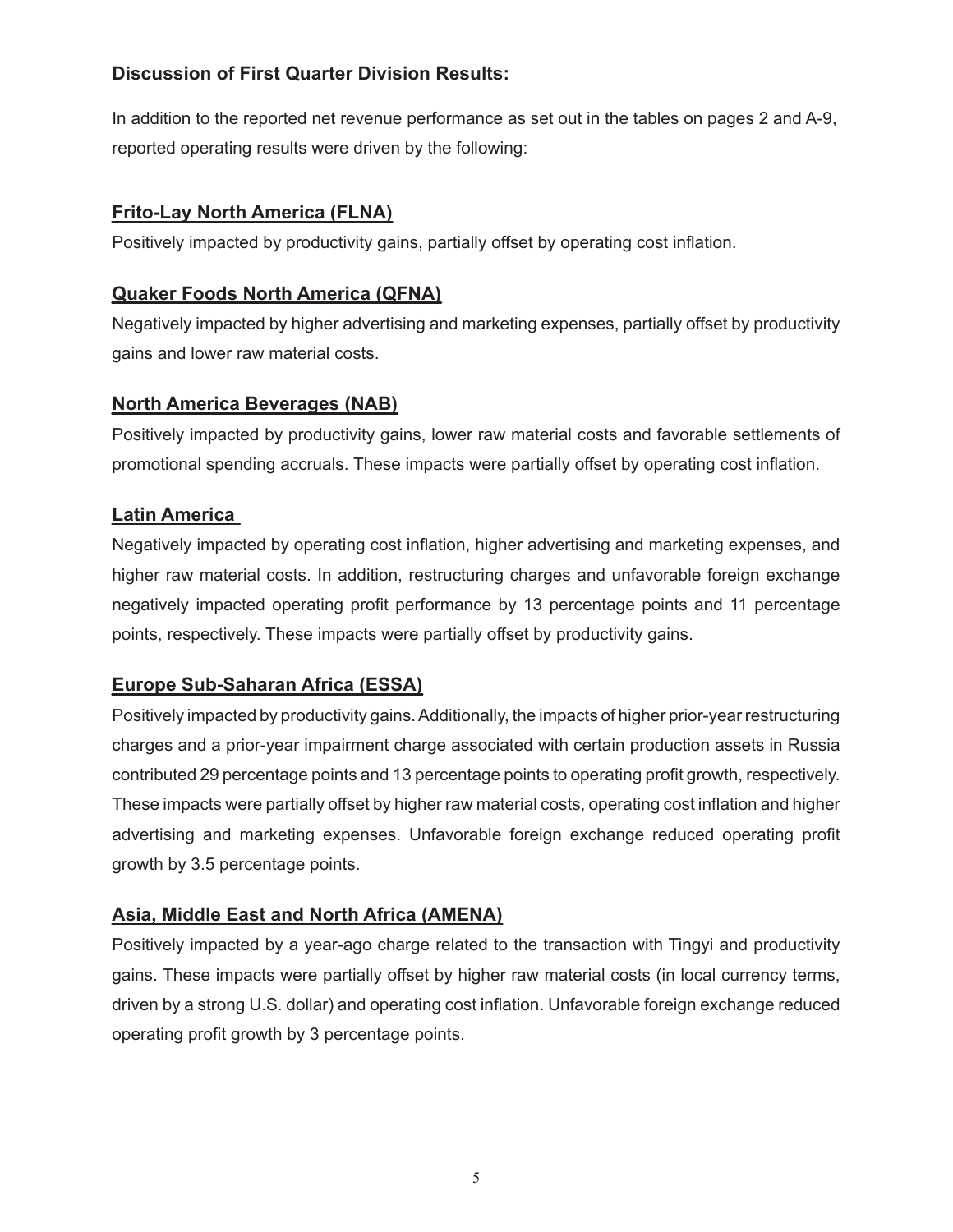## **2017 Guidance and Outlook**

The Company provides guidance on a non-GAAP basis as the Company cannot predict certain elements which are included in reported GAAP results, including the impact of foreign exchange and commodity mark-to-market adjustments.

Consistent with its previous guidance for 2017, the Company expects organic revenue growth of at least 3 percent. Based on current market consensus rates, foreign exchange translation is now expected to negatively impact reported net revenue growth by approximately 2 percentage points and the 53rd week in 2016 is expected to negatively impact reported net revenue growth by 1 percentage point.

Consistent with its previous guidance for 2017, the Company expects core earnings per share of \$5.09, driven by the following expectations and factors:

| 2016 core earnings per share                                 | \$4.85 |
|--------------------------------------------------------------|--------|
| Expected core constant currency EPS growth                   | 8%     |
| Negative impact of foreign currency translation <sup>2</sup> | (3)%   |
| Expected 2017 core earnings per share                        | \$5.09 |

Further, the Company continues to expect:

- Approximately \$10 billion in cash flow from operating activities and approximately \$7 billion in free cash flow (excluding certain items);
- Net capital spending of approximately \$3 billion;
- Dividend payments of approximately \$4.5 billion; and
- Share repurchases of approximately \$2 billion.

 $2$  Based on current foreign exchange market consensus rates.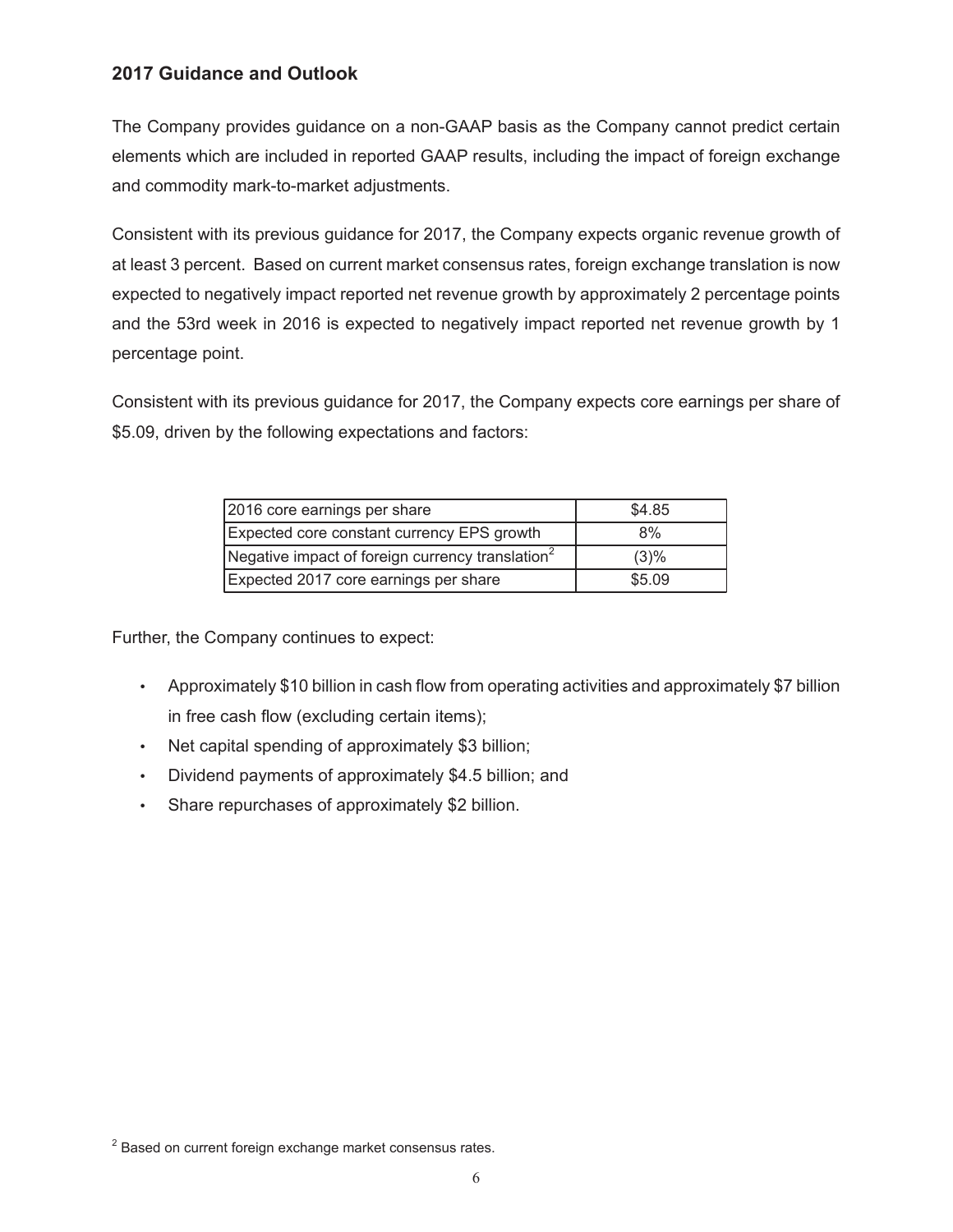## **Conference Call:**

At 7:45 a.m. (Eastern Time) today, the Company will host a conference call with investors and financial analysts to discuss first quarter 2017 results and the outlook for 2017. Further details will be accessible on the Company's website at www.pepsico.com/investors.

Contacts: Investors **Media** Jamie Caulfield **Jay Cooney** Senior Vice President, Investor Relations Vice President, Communications 914-253-3035 914-253-2777 jamie.caulfield@pepsico.com jay.cooney@pepsico.com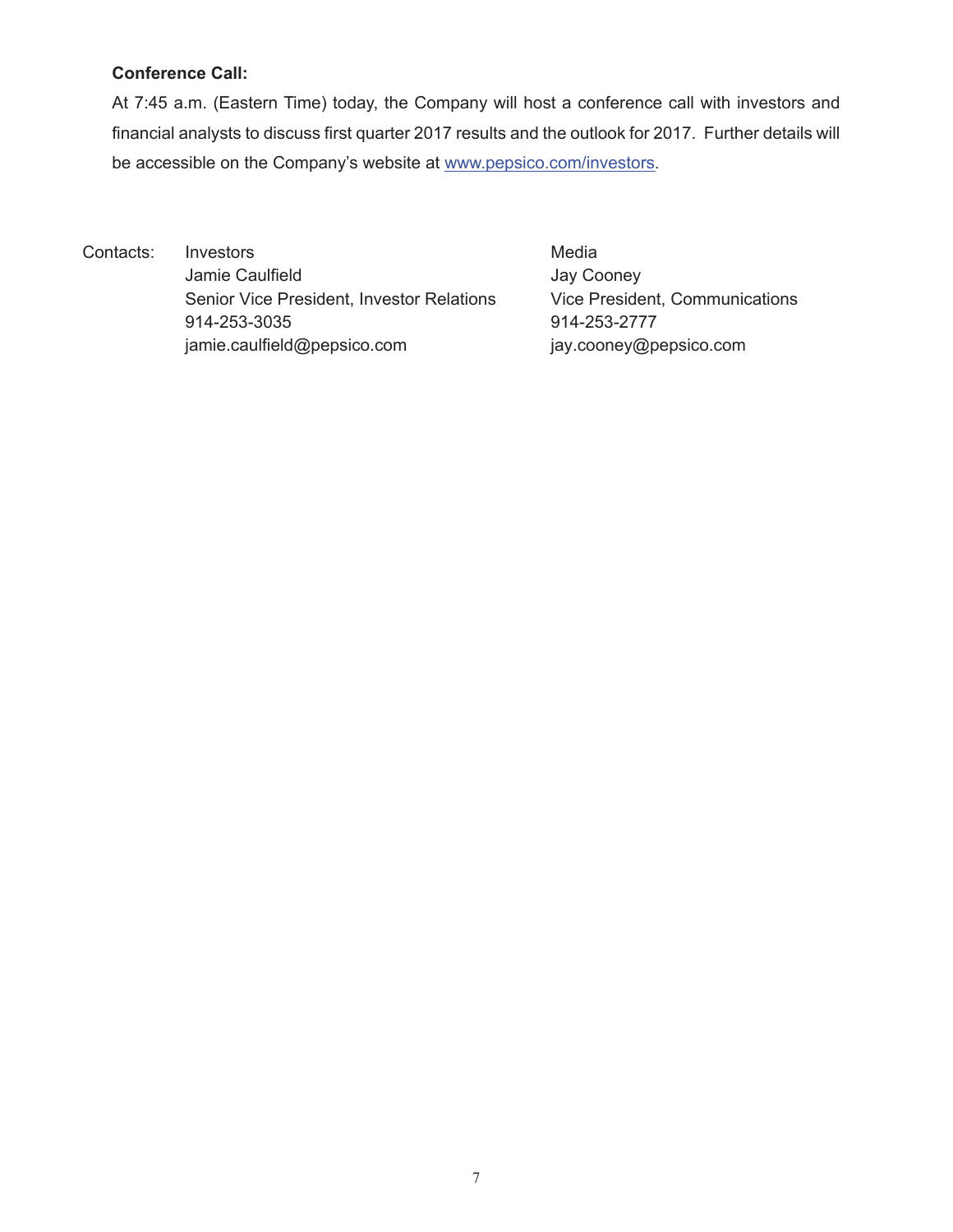## **PepsiCo, Inc. and Subsidiaries Condensed Consolidated Statement of Income (in millions except per share amounts, unaudited)**

|                                                           | 12 Weeks Ended |           |               |           |          |
|-----------------------------------------------------------|----------------|-----------|---------------|-----------|----------|
|                                                           |                | 3/25/2017 |               | 3/19/2016 | Change   |
| <b>Net Revenue</b>                                        | $\mathcal{S}$  | 12,049    | $\mathbb{S}$  | 11,862    | $2\%$    |
| Cost of sales                                             |                | 5,286     |               | 5,151     | $3\%$    |
| Gross profit                                              |                | 6,763     |               | 6,711     | $1\%$    |
| Selling, general and administrative expenses              |                | 4,817     |               | 5,078     | (5)%     |
| Amortization of intangible assets                         |                | 13        |               | 14        | (11)%    |
| <b>Operating Profit</b>                                   |                | 1,933     |               | 1,619     | 19 %     |
| Interest expense                                          |                | (252)     |               | (246)     | 2.5 %    |
| Interest income and other                                 |                | 40        |               | 14        | 180 %    |
| Income before income taxes                                |                | 1,721     |               | 1,387     | 24 %     |
| Provision for income taxes                                |                | 392       |               | 442       | $(12)\%$ |
| Net income                                                |                | 1,329     |               | 945       | 41 %     |
| Less: Net income attributable to noncontrolling interests |                | 11        |               | 14        | (14)%    |
| <b>Net Income Attributable to PepsiCo</b>                 | $\mathcal{S}$  | 1,318     |               | 931       | 41 %     |
| Diluted                                                   |                |           |               |           |          |
| Net Income Attributable to PepsiCo per Common Share       | \$             | 0.91      | <sup>\$</sup> | 0.64      | 43 %     |
| Weighted-average common shares outstanding                |                | 1,440     |               | 1,459     |          |
|                                                           |                |           |               |           |          |
| Cash dividends declared per common share                  | $\mathbb{S}$   | 0.7525    | <b>S</b>      | 0.7025    |          |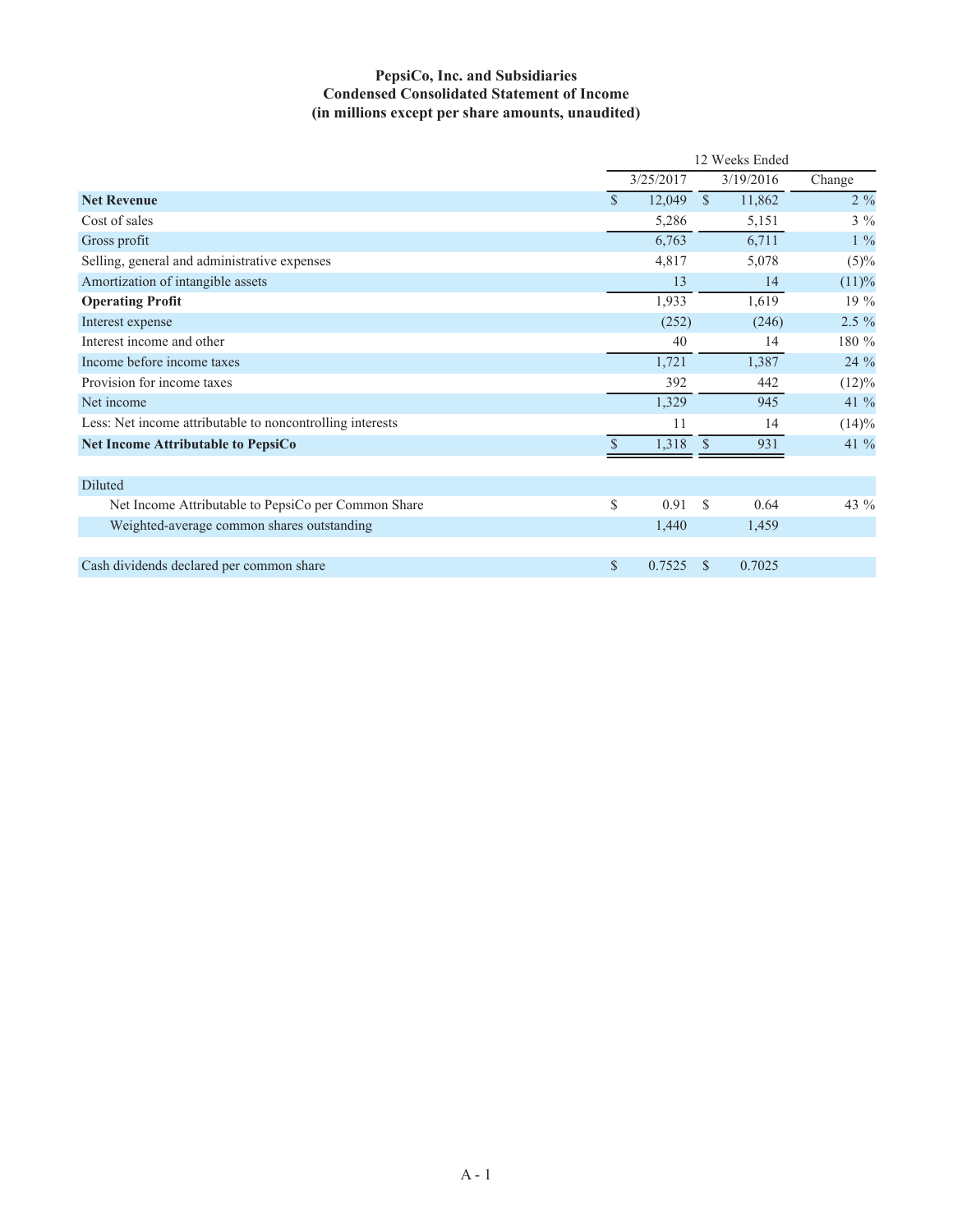## **PepsiCo, Inc. and Subsidiaries Supplemental Financial Information (in millions and unaudited)**

|                                    |               | 12 Weeks Ended |              |           |                |
|------------------------------------|---------------|----------------|--------------|-----------|----------------|
|                                    |               | 3/25/2017      |              | 3/19/2016 | Change         |
| Net Revenue                        |               |                |              |           |                |
| Frito-Lay North America            | \$            | 3,499          | <sup>S</sup> | 3,418     | $2\%$          |
| <b>Ouaker Foods North America</b>  |               | 598            |              | 617       | $(3)\%$        |
| North America Beverages            |               | 4,460          |              | 4,361     | $2\frac{9}{6}$ |
| Latin America                      |               | 1,077          |              | 1,042     | $3\%$          |
| Europe Sub-Saharan Africa          |               | 1,445          |              | 1,359     | $6\%$          |
| Asia, Middle East and North Africa |               | 970            |              | 1,065     | (9)%           |
| <b>Total Net Revenue</b>           |               | 12,049         | <sup>S</sup> | 11,862    | $2\%$          |
|                                    |               |                |              |           |                |
| Operating Profit/(Loss)            |               |                |              |           |                |
| Frito-Lay North America            | $\mathcal{S}$ | 1,060          | -S           | 1,018     | $4\%$          |
| Quaker Foods North America         |               | 164            |              | 166       | (1)%           |
| North America Beverages            |               | 505            |              | 485       | $4\%$          |
| Latin America                      |               | 132            |              | 175       | $(24)\%$       |
| Europe Sub-Saharan Africa          |               | 102            |              | 67        | 51 %           |
| Asia, Middle East and North Africa |               | 171            |              | (148)     | n/m            |
| Corporate Unallocated              |               | (201)          |              | (144)     |                |
| <b>Total Operating Profit</b>      |               | 1,933          |              | 1,619     | $19\%$         |

*n/m – Not meaningful*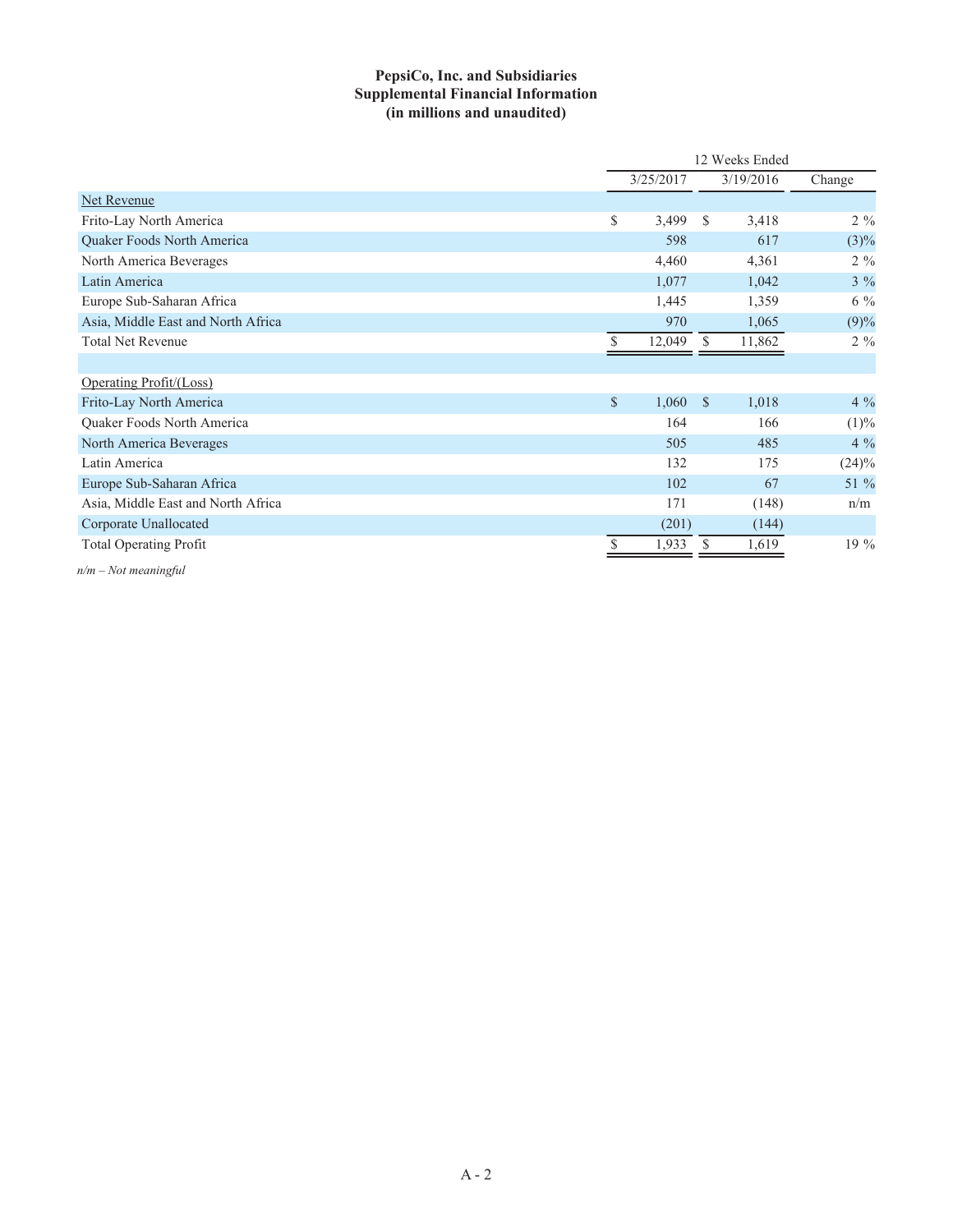### **PepsiCo, Inc. and Subsidiaries Condensed Consolidated Statement of Cash Flows (in millions, unaudited)**

|                                                                                        | 12 Weeks Ended |              |    |                 |
|----------------------------------------------------------------------------------------|----------------|--------------|----|-----------------|
|                                                                                        |                | 3/25/2017    |    | 3/19/2016       |
|                                                                                        |                |              |    |                 |
| <b>Operating Activities</b><br>Net income                                              | \$             | 1,329        | \$ | 945             |
| Depreciation and amortization                                                          |                | 477          |    | 481             |
| Share-based compensation expense                                                       |                | 72           |    | 69              |
| Restructuring and impairment charges                                                   |                | 27           |    | 30              |
| Cash payments for restructuring charges                                                |                | (7)          |    | (30)            |
| Charges related to the transaction with Tingyi (Cayman Islands) Holding Corp. (Tingyi) |                |              |    | 373             |
| Pension and retiree medical plan expenses                                              |                | 44           |    | 60              |
| Pension and retiree medical plan contributions                                         |                | (79)         |    | (93)            |
| Deferred income taxes and other tax charges and credits                                |                | 129          |    | 19              |
| Change in assets and liabilities:                                                      |                |              |    |                 |
| Accounts and notes receivable                                                          |                | (128)        |    | (349)           |
| Inventories                                                                            |                | (513)        |    | (530)           |
|                                                                                        |                | (299)        |    | (255)           |
| Prepaid expenses and other current assets                                              |                | (1,386)      |    |                 |
| Accounts payable and other current liabilities                                         |                |              |    | (661)           |
| Income taxes payable                                                                   |                | 172          |    | 318             |
| Other, net                                                                             |                | (37)         |    | (72)            |
| Net Cash (Used for)/Provided by Operating Activities                                   |                | (199)        |    | 305             |
|                                                                                        |                |              |    |                 |
| <b>Investing Activities</b>                                                            |                |              |    |                 |
| Capital spending                                                                       |                | (317)        |    | (389)           |
| Sales of property, plant and equipment                                                 |                | 12           |    | 25              |
| Acquisitions and investments in noncontrolled affiliates                               |                | (36)         |    |                 |
| Divestitures                                                                           |                | 41           |    | 55              |
| Short-term investments, by original maturity:                                          |                |              |    |                 |
| More than three months - purchases                                                     |                | (3,436)      |    | (2,556)         |
| More than three months - maturities                                                    |                | 3,866        |    | 1,446           |
| More than three months - sales                                                         |                | 138          |    |                 |
| Three months or less, net                                                              |                |              |    | $7\phantom{.0}$ |
| Other investing, net                                                                   |                | $\mathbf{1}$ |    |                 |
| Net Cash Provided by/(Used for) Investing Activities                                   |                | 269          |    | (1, 412)        |
| <b>Financing Activities</b>                                                            |                |              |    |                 |
| Proceeds from issuances of long-term debt                                              |                |              |    | 2,532           |
| Payments of long-term debt                                                             |                | (752)        |    | (1,251)         |
| Short-term borrowings, by original maturity:                                           |                |              |    |                 |
| More than three months - proceeds                                                      |                | 28           |    |                 |
| More than three months - payments                                                      |                |              |    | (9)             |
| Three months or less, net                                                              |                | 2,396        |    | 480             |
| Cash dividends paid                                                                    |                |              |    |                 |
|                                                                                        |                | (1,098)      |    | (1,038)         |
| Share repurchases - common<br>Share repurchases - preferred                            |                | (444)        |    | (619)           |
|                                                                                        |                | (1)          |    | (2)             |
| Proceeds from exercises of stock options                                               |                | 245          |    | 165             |
| Withholding tax payments on RSUs, PSUs and PEPunits converted                          |                | (116)        |    | (99)            |
| Other financing                                                                        |                | (1)          |    | (2)             |
| <b>Net Cash Provided by Financing Activities</b>                                       |                | 257          |    | 157             |
| Effect of exchange rate changes on cash and cash equivalents                           |                | 43           |    | (22)            |
| Net Increase/(Decrease) in Cash and Cash Equivalents                                   |                | 370          |    | (972)           |
| Cash and Cash Equivalents, Beginning of Year                                           |                | 9,158        |    | 9,096           |
| Cash and Cash Equivalents, End of Period                                               | \$             | 9,528        | \$ | 8,124           |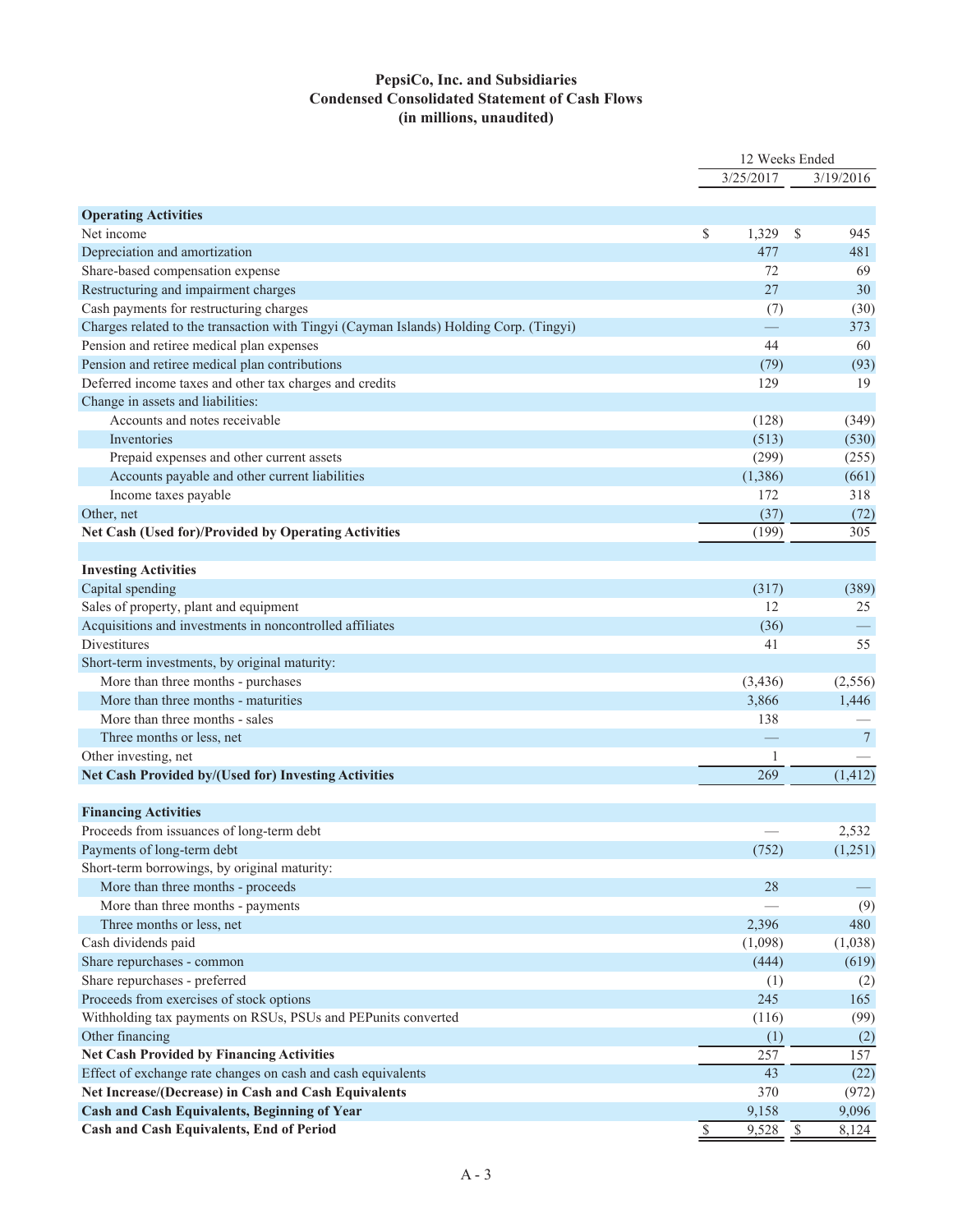### **PepsiCo, Inc. and Subsidiaries Condensed Consolidated Balance Sheet (in millions except per share amounts)**

|                                                                                                                |               | 3/25/2017   |                          | 12/31/2016 |
|----------------------------------------------------------------------------------------------------------------|---------------|-------------|--------------------------|------------|
|                                                                                                                |               | (unaudited) |                          |            |
| <b>ASSETS</b>                                                                                                  |               |             |                          |            |
| <b>Current Assets</b>                                                                                          |               |             |                          |            |
| Cash and cash equivalents                                                                                      | $\mathcal{S}$ | 9,528       | $\mathbb{S}$             | 9,158      |
| Short-term investments                                                                                         |               | 6,461       |                          | 6,967      |
| Accounts and notes receivable, net                                                                             |               | 6,848       |                          | 6,694      |
| Inventories:                                                                                                   |               |             |                          |            |
| Raw materials and packaging                                                                                    |               | 1,429       |                          | 1,315      |
| Work-in-process                                                                                                |               | 220         |                          | 150        |
| Finished goods                                                                                                 |               | 1,633       |                          | 1,258      |
|                                                                                                                |               | 3,282       |                          | 2,723      |
| Prepaid expenses and other current assets                                                                      |               | 1,031       |                          | 908        |
| <b>Total Current Assets</b>                                                                                    |               | 27,150      |                          | 26,450     |
| Property, Plant and Equipment, net                                                                             |               | 16,649      |                          | 16,591     |
| Amortizable Intangible Assets, net                                                                             |               | 1,259       |                          | 1,237      |
| Goodwill                                                                                                       |               | 14,584      |                          | 14,430     |
| Other nonamortizable intangible assets                                                                         |               | 12,338      |                          | 12,196     |
| Nonamortizable Intangible Assets                                                                               |               | 26,922      |                          | 26,626     |
| Investments in Noncontrolled Affiliates                                                                        |               | 2,003       |                          | 1,950      |
| <b>Other Assets</b>                                                                                            |               | 639         |                          | 636        |
| <b>Total Assets</b>                                                                                            | \$            | 74,622      | \$                       | 73,490     |
|                                                                                                                |               |             |                          |            |
| <b>LIABILITIES AND EQUITY</b>                                                                                  |               |             |                          |            |
| <b>Current Liabilities</b>                                                                                     |               |             |                          |            |
| Short-term debt obligations                                                                                    | \$            | 8,577       | \$                       | 6,892      |
| Accounts payable and other current liabilities                                                                 |               | 13,067      |                          | 14,243     |
| <b>Total Current Liabilities</b>                                                                               |               | 21,644      |                          | 21,135     |
| Long-Term Debt Obligations                                                                                     |               | 30,081      |                          | 30,053     |
| Other Liabilities                                                                                              |               | 6,693       |                          | 6,669      |
| Deferred Income Taxes                                                                                          |               | 4,521       |                          | 4,434      |
| <b>Total Liabilities</b>                                                                                       |               | 62,939      |                          | 62,291     |
|                                                                                                                |               |             |                          |            |
| Commitments and contingencies                                                                                  |               |             |                          |            |
|                                                                                                                |               |             |                          |            |
| Preferred Stock, no par value                                                                                  |               | 41          |                          | 41         |
| Repurchased Preferred Stock                                                                                    |               | (194)       |                          | (192)      |
| PepsiCo Common Shareholders' Equity                                                                            |               |             |                          |            |
| Common stock, par value $1^2/\cancel{s}$ per share (authorized 3,600 shares; issued, net of repurchased common |               |             |                          |            |
| stock at par value: 1,430 and 1,428 shares, respectively)                                                      |               | 24          |                          | 24         |
| Capital in excess of par value                                                                                 |               | 3,857       |                          | 4,091      |
| Retained earnings                                                                                              |               | 52,756      |                          | 52,518     |
| Accumulated other comprehensive loss                                                                           |               | (13, 416)   |                          | (13, 919)  |
| Repurchased common stock, in excess of par value (436 and 438 shares, respectively)                            |               | (31, 499)   |                          | (31, 468)  |
| Total PepsiCo Common Shareholders' Equity                                                                      |               | 11,722      |                          | 11,246     |
| Noncontrolling interests                                                                                       |               | 114         |                          | 104        |
| <b>Total Equity</b>                                                                                            |               | 11,683      |                          | 11,199     |
| <b>Total Liabilities and Equity</b>                                                                            | $\mathcal{S}$ | 74,622      | $\overline{\mathcal{S}}$ | 73,490     |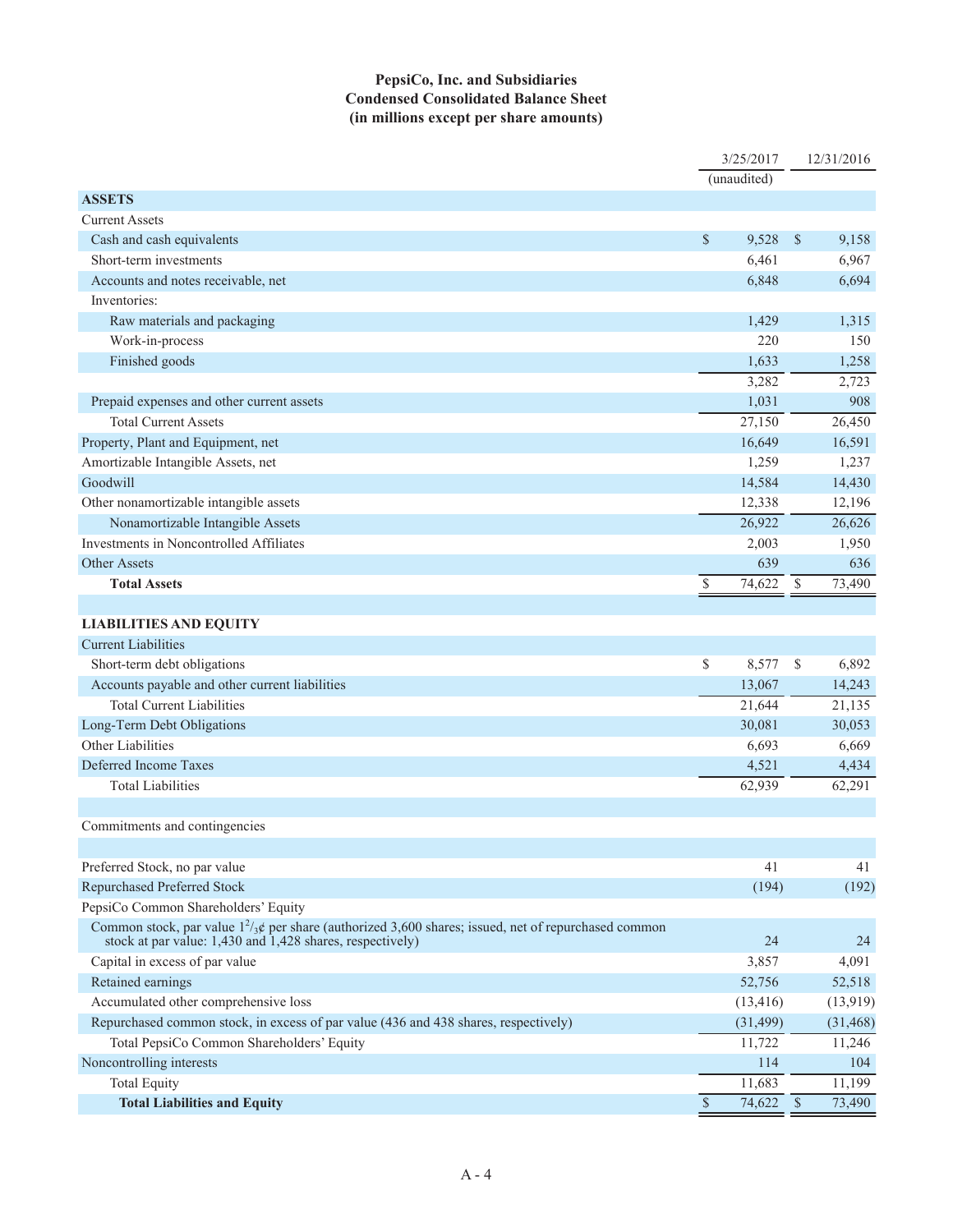## **PepsiCo, Inc. and Subsidiaries Supplemental Share-Based Compensation Data (in millions except dollar amounts, unaudited)**

|                                                                                                                                               |                | 12 Weeks Ended |               |           |
|-----------------------------------------------------------------------------------------------------------------------------------------------|----------------|----------------|---------------|-----------|
|                                                                                                                                               |                | 3/25/2017      |               | 3/19/2016 |
| Beginning Net Shares Outstanding                                                                                                              |                | 1,428          |               | 1,448     |
| Options Exercised, Restricted Stock Units (RSUs), Performance Stock Units (PSUs) and PepsiCo Equity<br>Performance Units (PEPunits) Converted |                | 6              |               | 5         |
| <b>Shares Repurchased</b>                                                                                                                     |                | (4)            |               | (7)       |
| <b>Ending Net Shares Outstanding</b>                                                                                                          |                | 1,430          |               | 1,446     |
|                                                                                                                                               |                |                |               |           |
| Weighted Average Basic                                                                                                                        |                | 1,428          |               | 1,446     |
| <b>Dilutive Securities:</b>                                                                                                                   |                |                |               |           |
| Options                                                                                                                                       |                | 7              |               | 7         |
| RSUs, PSUs, PEPunits and Other                                                                                                                |                | $\overline{4}$ |               | 5         |
| <b>ESOP Convertible Preferred Stock</b>                                                                                                       |                | 1              |               | 1         |
| Weighted Average Diluted                                                                                                                      |                | 1,440          |               | 1,459     |
|                                                                                                                                               |                |                |               |           |
| Average Share Price for the Period                                                                                                            | $\mathbb{S}^-$ | 106.86         | \$            | 98.57     |
| Growth versus Prior Year                                                                                                                      |                | $8\%$          |               | 2%        |
|                                                                                                                                               |                |                |               |           |
| <b>Options Outstanding</b>                                                                                                                    |                | 22             |               | 30        |
| Options in the Money                                                                                                                          |                | 21             |               | 27        |
| Dilutive Shares from Options                                                                                                                  |                | 7              |               | 7         |
| Dilutive Shares From Options as a % of Options in the Money                                                                                   |                | 34%            |               | 27%       |
|                                                                                                                                               |                |                |               |           |
| Average Exercise Price of Options in the Money                                                                                                | $\mathbf S$    | 70.32          | $\mathcal{S}$ | 65.65     |
|                                                                                                                                               |                |                |               |           |
| RSUs, PSUs, PEPunits and Other Outstanding                                                                                                    |                | 8              |               | 10        |
| Dilutive Shares from RSUs, PSUs, PEPunits and Other                                                                                           |                | $\overline{4}$ |               | 5         |
|                                                                                                                                               |                |                |               |           |
| Weighted-Average Grant-Date Fair Value of RSUs and PSUs Outstanding                                                                           | S              | 101.86         | \$            | 91.37     |
| Weighted-Average Grant-Date Fair Value of PEPunits Outstanding                                                                                | \$             | 68.94          | \$            | 59.98     |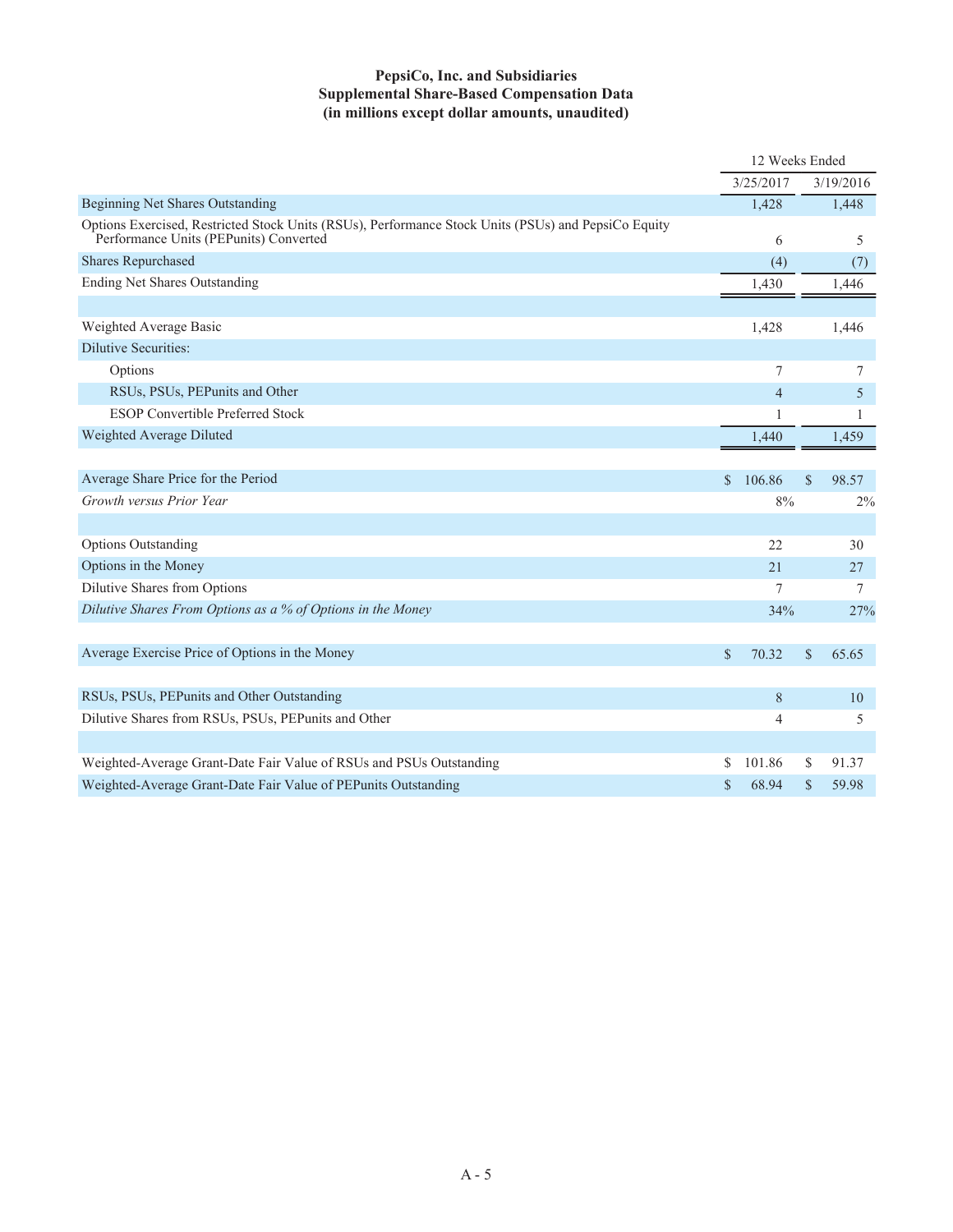### **Non-GAAP Measures**

In discussing financial results and guidance, the Company refers to the following measures which are not in accordance with U.S. Generally Accepted Accounting Principles (GAAP): division operating profit, core results, core constant currency results, free cash flow, free cash flow excluding certain items, and organic results. We use these non-GAAP financial measures internally to make operating and strategic decisions, including the preparation of our annual operating plan, evaluation of our overall business performance and as a factor in determining compensation for certain employees. We believe presenting non-GAAP financial measures provides additional information to facilitate comparison of our historical operating results and trends in our underlying operating results, and provides additional transparency on how we evaluate our business. We also believe presenting these measures allows investors to view our performance using the same measures that we use in evaluating our financial and business performance and trends.

We consider quantitative and qualitative factors in assessing whether to adjust for the impact of items that may be significant or that could affect an understanding of our ongoing financial and business performance or trends. Examples of items for which we may make adjustments include: amounts related to mark-to-market gains or losses (non-cash); gains or losses associated with mergers, acquisitions, divestitures and other structural changes; charges related to restructuring programs; asset impairments (noncash); amounts related to the resolution of tax positions; pension and retiree medical related items; debt redemptions; and remeasurements of net monetary assets. See below for a description of adjustments to our U.S. GAAP financial measures included herein.

Non-GAAP information should be considered as supplemental in nature and is not meant to be considered in isolation or as a substitute for the related financial information prepared in accordance with U.S. GAAP. In addition, our non-GAAP financial measures may not be the same as or comparable to similar non-GAAP measures presented by other companies.

### **Glossary**

We use the following definitions when referring to our non-GAAP financial measures, which may not be the same as or comparable to similar measures presented by other companies:

Acquisitions and divestitures: All mergers and acquisitions activity, including the impact of acquisitions, divestitures and changes in ownership or control in consolidated subsidiaries and nonconsolidated equity investees.

Beverage volume: Volume shipped to retailers and independent distributors from both PepsiCo and our bottlers.

Constant currency: Financial results assuming constant foreign currency exchange rates used for translation based on the rates in effect for the comparable prior-year period. In order to compute our constant currency results, we multiply or divide, as appropriate, our current year U.S. dollar results by the current year average foreign exchange rates and then multiply or divide, as appropriate, those amounts by the prior year average foreign exchange rates.

Core: Core results are non-GAAP financial measures which exclude certain items from our historical results. For the periods presented, core results exclude the following items:

*Commodity mark-to-market net impact:* Change in market value for commodity contracts that we purchase to mitigate the volatility in costs of energy and raw materials that we consume. The market value is determined based on average prices on national exchanges and recently reported transactions in the marketplace.

In the 12 weeks ended March 25, 2017, we recognized \$14 million of mark-to-market net losses on commodity hedges in corporate unallocated expenses. In the 12 weeks ended March 19, 2016, we recognized \$46 million of mark-to-market net gains on commodity hedges in corporate unallocated expenses. In the year ended December 31, 2016, we recognized \$167 million of mark-to-market net gains on commodity hedges in corporate unallocated expenses. We centrally manage commodity derivatives on behalf of our divisions. These commodity derivatives include agricultural products, energy and metals. Commodity derivatives that do not qualify for hedge accounting treatment are marked to market each period with the resulting gains and losses recorded in corporate unallocated expenses as either cost of sales or selling, general and administrative expenses, depending on the underlying commodity. These gains and losses are subsequently reflected in division results when the divisions recognize the cost of the underlying commodity in operating profit.

#### *Restructuring and impairment charges*

## *2014 Multi-Year Productivity Plan*

In the 12 weeks ended March 25, 2017, we incurred restructuring charges of \$27 million in conjunction with the multi-year productivity plan we publicly announced in 2014 (2014 Productivity Plan). In the 12 weeks ended March 19, 2016, we incurred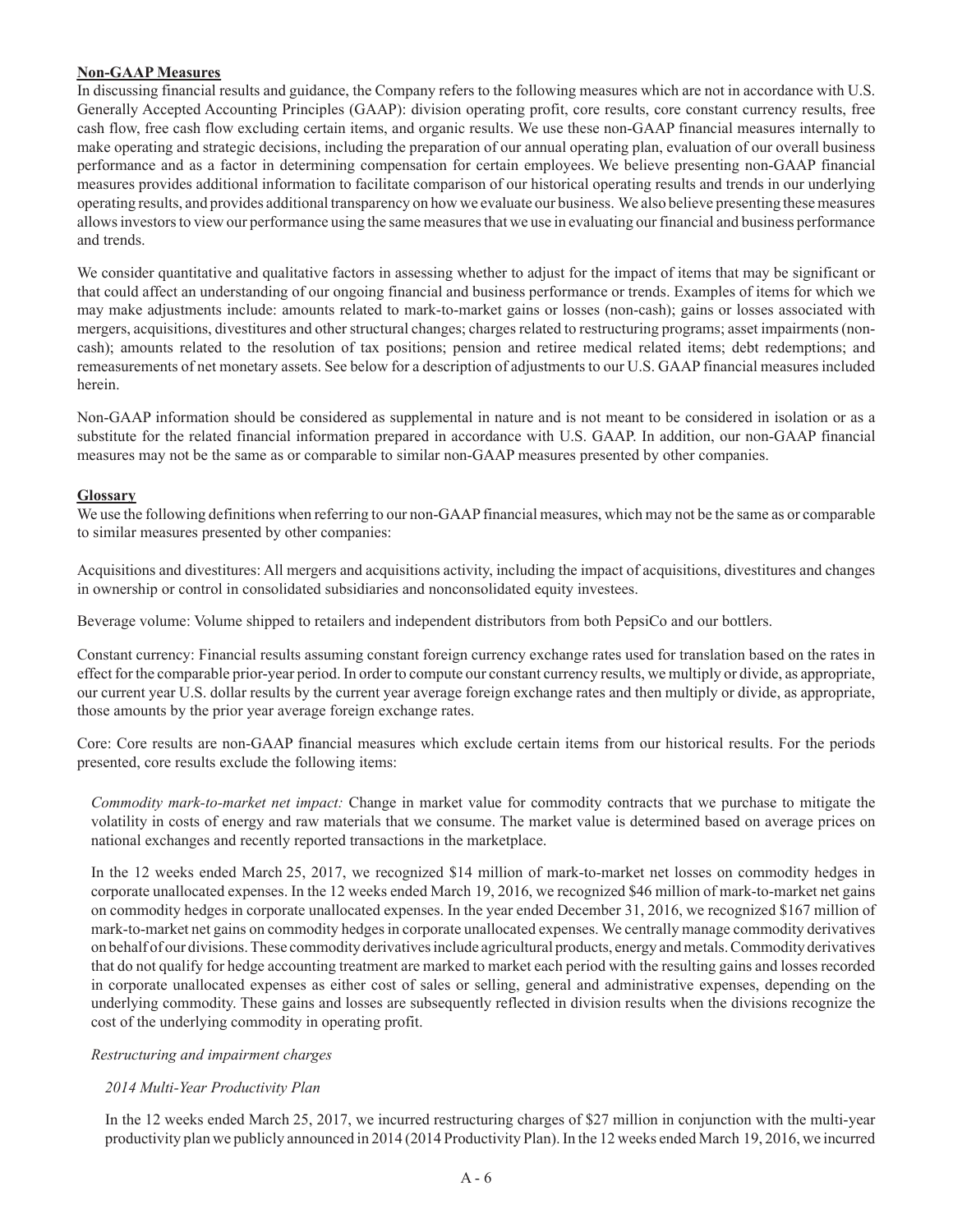restructuring charges of \$30 million in conjunction with our 2014 Productivity Plan. In the year ended December 31, 2016, we incurred restructuring charges of \$160 million in conjunction with our 2014 Productivity Plan. The 2014 Productivity Plan includes the next generation of productivity initiatives that we believe will strengthen our food, snack and beverage businesses by: accelerating our investment in manufacturing automation; further optimizing our global manufacturing footprint, including closing certain manufacturing facilities; re-engineering our go-to-market systems in developed markets; expanding shared services; and implementing simplified organization structures to drive efficiency.

### *Charge related to the transaction with Tingyi*

In the 12 weeks ended March 19, 2016 and the year ended December 31, 2016, we recorded a pre- and after-tax impairment charge of \$373 million to reduce the value of our 5% indirect equity interest in Tingyi-Asahi Beverages Holding Co. Ltd. (TAB) to its estimated fair value.

### *Charge related to debt redemption*

In the year ended December 31, 2016, we paid \$2.5 billion to redeem all of our outstanding 7.900% senior notes due 2018 and 5.125% senior notes due 2019 for the principal amounts of \$1.5 billion and \$750 million, respectively, and terminated certain interest rate swaps. As a result, we recorded a pre-tax charge of \$233 million to interest expense, primarily representing the premium paid in accordance with the "make-whole" redemption provisions.

### *Pension-related settlement*

In the year ended December 31, 2016, we recorded a pre-tax pension settlement charge of \$242 million related to the purchase of a group annuity contract.

Division operating profit: The aggregation of the operating profit for each of our reportable segments, which excludes the impact of corporate unallocated expenses.

Effective net pricing: Reflects the year-over-year impact of discrete pricing actions, sales incentive activities and mix resulting from selling varying products in different package sizes and in different countries.

Free cash flow: Net cash provided by operating activities less capital spending, plus sales of property, plant and equipment. Since net capital spending is essential to our product innovation initiatives and maintaining our operational capabilities, we believe that it is a recurring and necessary use of cash. As such, we believe investors should also consider net capital spending when evaluating our cash from operating activities.

Free cash flow is used by us primarily for financing activities, including debt repayments, dividends and share repurchases. Free cash flow is not a measure of cash available for discretionary expenditures since we have certain non-discretionary obligations such as debt service that are not deducted from the measure.

Free cash flow excluding certain items: Free cash flow, excluding payments related to restructuring charges, discretionary pension and retiree medical contributions and the related net cash tax benefits. As free cash flow excluding certain items is an important measure used to monitor our cash flow performance, we believe this non-GAAP measure provides investors additional useful information when evaluating our cash from operating activities. See below for a reconciliation of this non-GAAP financial measure to the most directly comparable financial measure in accordance with U.S. GAAP (operating cash flow).

Net capital spending: Capital spending less cash proceeds from sales of property, plant and equipment.

Organic: A measure that adjusts for impacts of foreign exchange translation as well as the impact from acquisitions, divestitures and other structural changes, for the comparable period. This measure also excludes the impact of the 53<sup>rd</sup> reporting week in 2016. We believe organic revenue provides useful information in evaluating the results of our business because it excludes items that we believe are not indicative of ongoing performance or that we believe impact comparability with the prior year.

Raw material costs: Raw materials include the principal ingredients we use in our beverage, food and snack products, our key packaging materials and energy costs.

## *2017 guidance*

Our 2017 core constant currency EPS growth guidance excludes the commodity mark-to-market net impact included in corporate unallocated expenses and restructuring and impairment charges. Our 2017 core constant currency EPS growth guidance also excludes the impact of foreign exchange translation. Our 2017 organic revenue growth guidance excludes the impact of acquisitions, divestitures and other structural changes, foreign exchange translation and the impact of a  $53<sup>rd</sup>$  reporting week in 2016. We are not able to reconcile our full year projected 2017 core constant currency EPS growth to our full year projected 2017 reported EPS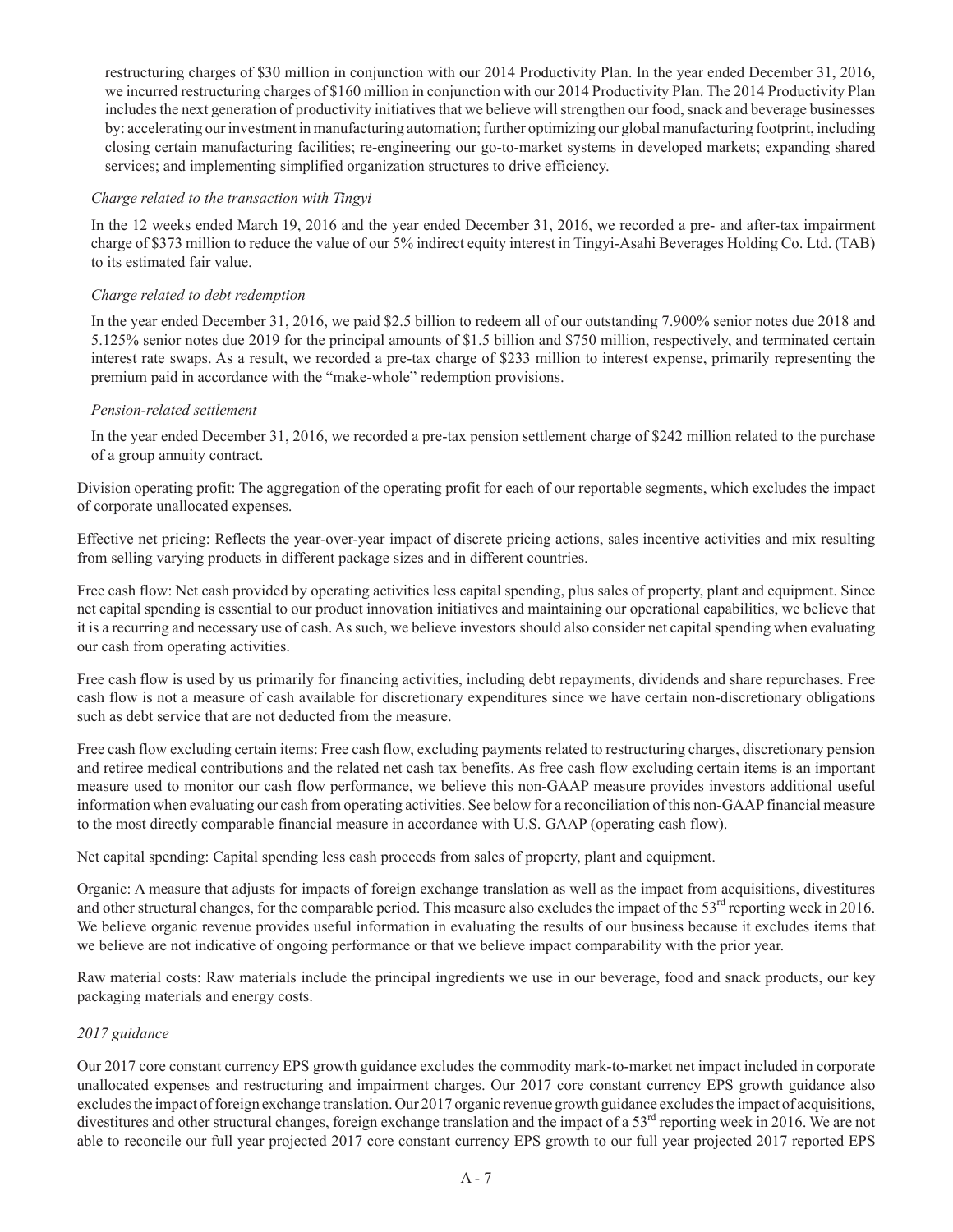growth because we are unable to predict the 2017 impact of foreign exchange or the mark-to-market net impact on commodity hedges due to the unpredictability of future changes in foreign exchange rates and commodity prices. We are also unable to reconcile our full year projected 2017 organic revenue growth to our full year projected 2017 reported net revenue growth because we are unable to predict the 2017 impact of foreign exchange due to the unpredictability of future changes in foreign exchange rates and because we are unable to predict the occurrence or impact of any acquisitions, divestitures or other structural changes. Therefore, we are unable to provide a reconciliation of these measures.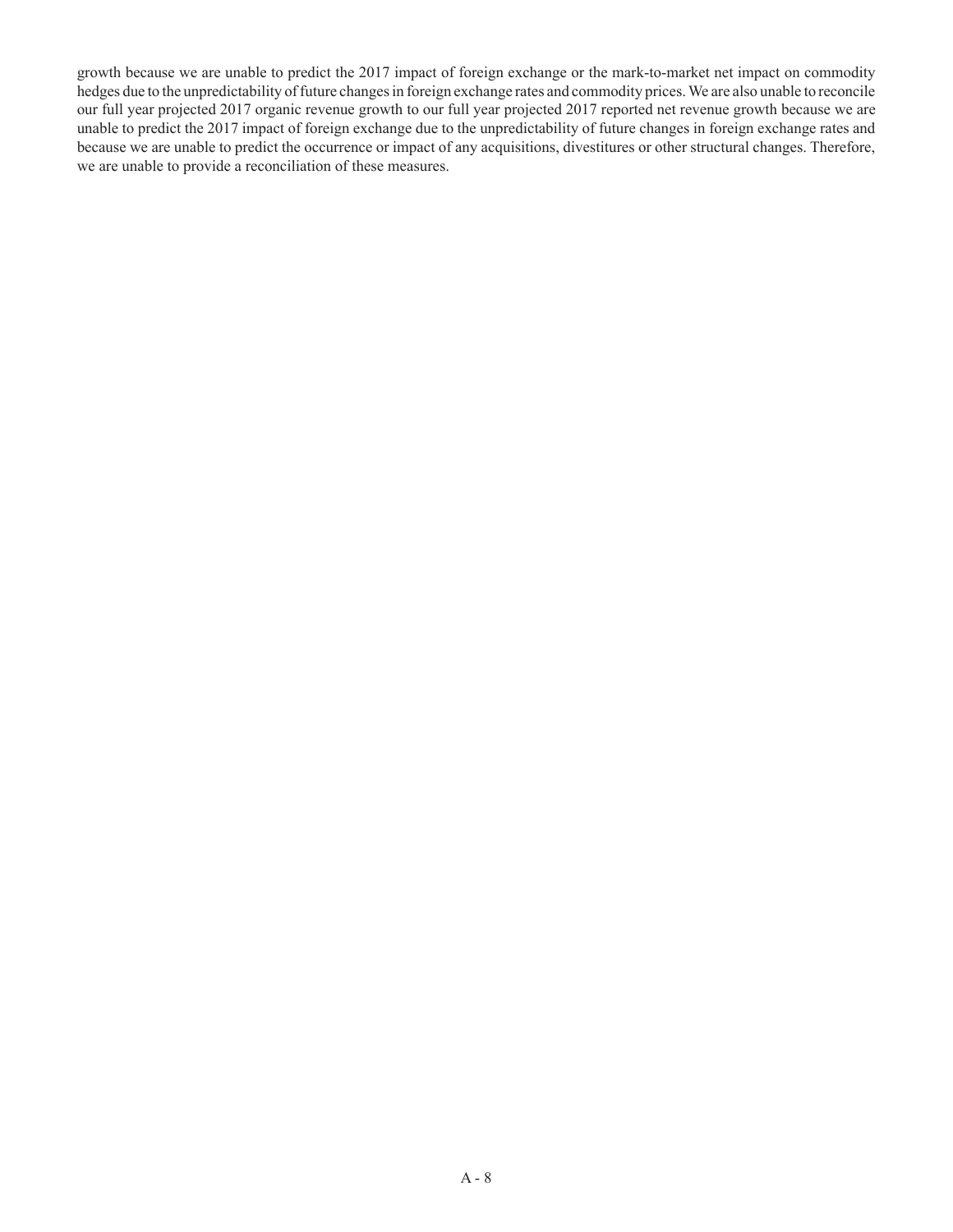### **PepsiCo, Inc. and Subsidiaries Reconciliation of GAAP and Non-GAAP Information Organic Revenue Growth Rates 12 Weeks Ended March 25, 2017 (unaudited)**

|                                     |            | Percent Impact           | <b>GAAP</b><br>Measure                                           | Non-GAAP<br>Measure                |                                |                                    |  |
|-------------------------------------|------------|--------------------------|------------------------------------------------------------------|------------------------------------|--------------------------------|------------------------------------|--|
|                                     |            |                          |                                                                  |                                    | Reported<br>$%$ Change         | Organic<br>% Change <sup>(a)</sup> |  |
| Net Revenue Year over Year % Change | Volume     | Effective<br>net pricing | Acquisitions,<br>divestitures and<br>other structural<br>changes | Foreign<br>exchange<br>translation | 12 Weeks<br>Ended<br>3/25/2017 | 12 Weeks<br>Ended<br>3/25/2017     |  |
| Frito-Lay North America             | (1)        | 3                        |                                                                  |                                    |                                |                                    |  |
| Quaker Foods North America          | (1)        | (2)                      |                                                                  |                                    | (3)                            | (3.5)                              |  |
| North America Beverages             |            | 1.5 <sub>l</sub>         |                                                                  |                                    | 2                              |                                    |  |
| Latin America                       | 0.5        | 6                        | (1)                                                              | (2)                                | 3                              | 6                                  |  |
| Europe Sub-Saharan Africa           |            | 3.5                      |                                                                  | $\mathfrak{D}$                     | 6                              | $\overline{4}$                     |  |
| Asia, Middle East and North Africa  | $\bigcirc$ |                          |                                                                  | (11)                               | (9)                            | $\overline{2}$                     |  |
| Total PepsiCo                       |            | $\overline{2}$           |                                                                  | (1)                                |                                |                                    |  |

(a) Organic percent change is a financial measure that is not in accordance with GAAP and is calculated by excluding the impact of foreign exchange translation, acquisitions, divestitures and other structural changes *from reported growth.* 

*Note – Certain amounts above may not sum due to rounding.*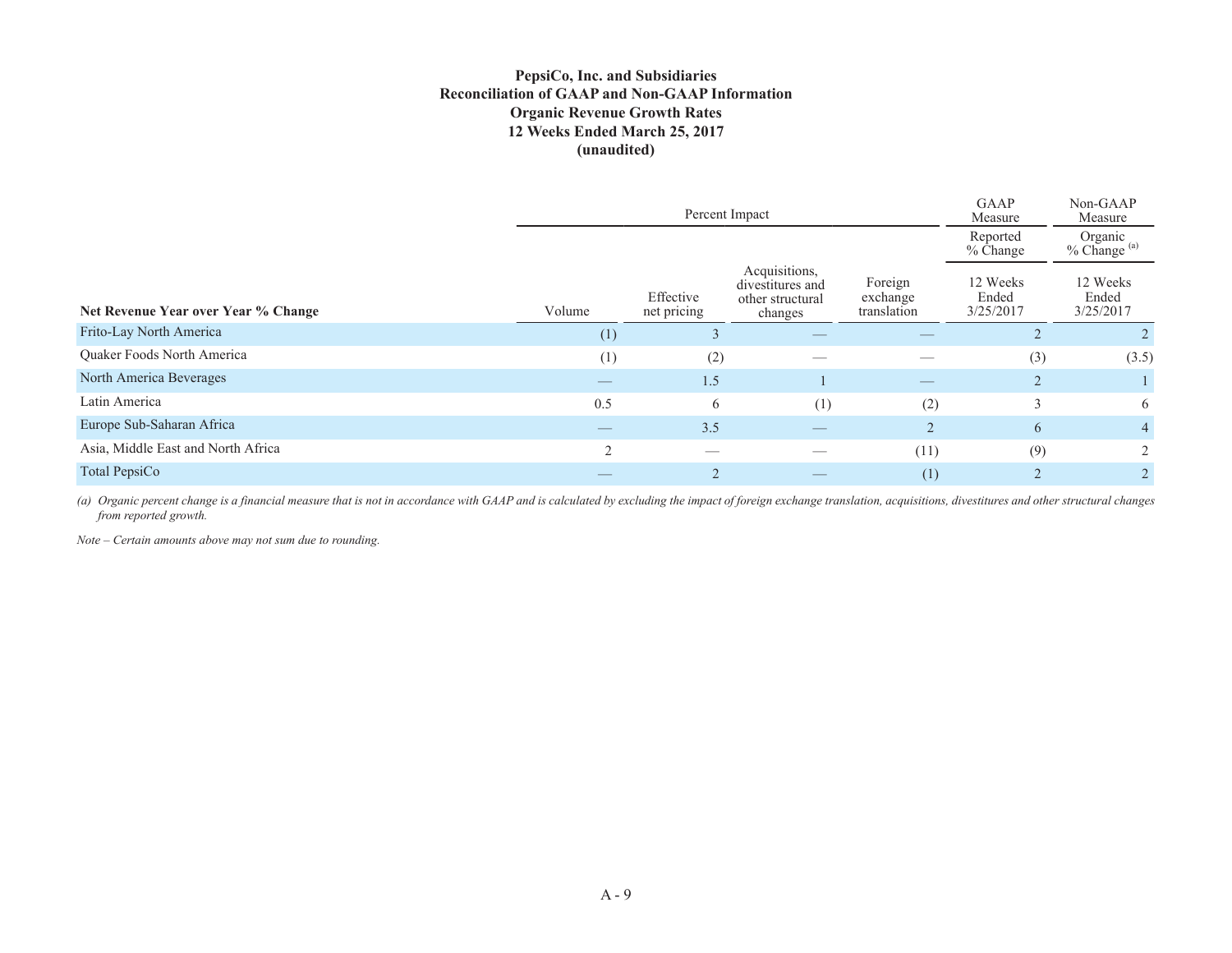#### **PepsiCo, Inc. and Subsidiaries Reconciliation of GAAP and Non-GAAP Information (cont.) Year over Year Growth Rates 12 Weeks Ended March 25, 2017 (unaudited)**

|                                                               | GAAP<br>Measure             |                                           |                                                           |                                                     | Non-GAAP<br>Measure         |                                 | Non-GAAP<br>Measure                                  |
|---------------------------------------------------------------|-----------------------------|-------------------------------------------|-----------------------------------------------------------|-----------------------------------------------------|-----------------------------|---------------------------------|------------------------------------------------------|
|                                                               | Reported<br>$%$ Change      |                                           | Percent Impact of Items Affecting Comparability           |                                                     | Core $^{(a)}$<br>$%$ Change | Percent<br>Impact of            | Core Constant<br>Currency <sup>(a)</sup><br>% Change |
| <b>Operating Profit Year over Year % Change</b>               | 12 Weeks Ended<br>3/25/2017 | Commodity<br>mark-to-market<br>net impact | Restructuring and<br>impairment<br>charges <sup>(b)</sup> | Charge related to<br>the transaction<br>with Tingyi | 12 Weeks Ended<br>3/25/2017 | Foreign exchange<br>translation | 12 Weeks Ended<br>3/25/2017                          |
| Frito-Lay North America                                       |                             |                                           |                                                           |                                                     |                             |                                 |                                                      |
| <b>Quaker Foods North America</b>                             |                             |                                           |                                                           |                                                     |                             |                                 | (1)                                                  |
| North America Beverages                                       |                             | $\overline{\phantom{0}}$                  | (1)                                                       | $\qquad \qquad -$                                   |                             |                                 |                                                      |
| Latin America                                                 | (24)                        |                                           | 13                                                        | $\overline{\phantom{m}}$                            | (11)                        | 11                              |                                                      |
| Europe Sub-Saharan Africa                                     | 51                          | $\qquad \qquad \longleftarrow$            | (29)                                                      | $\qquad \qquad -$                                   | 23                          | 3.5                             | 26                                                   |
| Asia, Middle East and North Africa                            | n/m                         |                                           |                                                           | n/m                                                 | (28)                        |                                 | (25)                                                 |
| Corporate Unallocated                                         | (40)                        | 41                                        | (1)                                                       |                                                     |                             |                                 |                                                      |
| <b>Total Operating Profit</b>                                 | 19                          |                                           |                                                           | (23)                                                | --                          |                                 |                                                      |
| <b>Net Income Attributable to PepsiCo</b>                     | 41                          |                                           |                                                           |                                                     |                             |                                 | 6                                                    |
| Net Income Attributable to PepsiCo per common share - diluted | 43                          |                                           |                                                           |                                                     | 5.5                         |                                 |                                                      |

(a) Core results and core constant currency results are financial measures that are not in accordance with GAAP and exclude the above items affecting comparability. See A-6 through A-8 for a discussion of each of these adj

*(b) Restructuring and impairment charges include costs associated with the 2014 Multi-Year Productivity Plan. See A-6 through A-8 for a discussion of this plan.* 

*Note – Certain amounts above may not sum due to rounding.*

*n/m – Not meaningful due to the impact of a 2016 impairment charge to reduce the value of our 5% indirect equity interest in TAB to its estimated fair value.*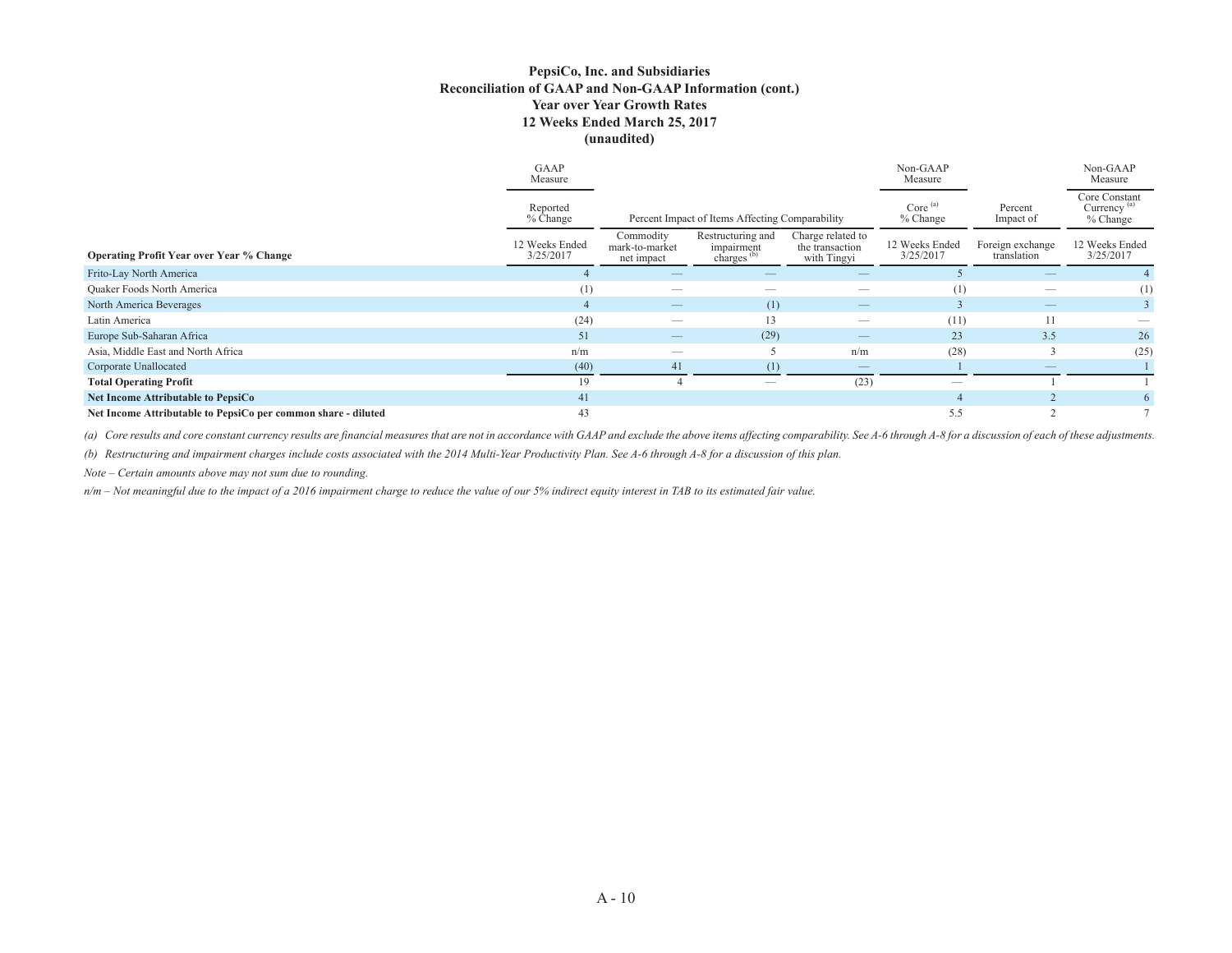#### **PepsiCo, Inc. and Subsidiaries Reconciliation of GAAP and Non-GAAP Information (cont.) Certain Line Items 12 Weeks Ended March 25, 2017 and March 19, 2016 (in millions except per share amounts, unaudited)**

|                                                     |                  |   |              |  |                                                       |       |    | 12 Weeks Ended 3/25/2017   |    |                                   |  |                                          |       |                                                                        |                             |  |
|-----------------------------------------------------|------------------|---|--------------|--|-------------------------------------------------------|-------|----|----------------------------|----|-----------------------------------|--|------------------------------------------|-------|------------------------------------------------------------------------|-----------------------------|--|
|                                                     | Cost of<br>sales |   | Gross profit |  | Selling,<br>general and<br>administrative<br>expenses |       |    | <b>Operating</b><br>profit |    | Provision for<br>income taxes (a) |  | Net income<br>attributable<br>to PepsiCo |       | Net income<br>attributable to<br>PepsiCo per common<br>share - diluted | Effective<br>tax rate $(b)$ |  |
| Reported, GAAP Measure                              | 5,286            | D | 6,763        |  | 4,817                                                 | 1.933 | -S | 392                        | -S | 1,318                             |  | 0.91                                     | 22.7% |                                                                        |                             |  |
| Items Affecting Comparability                       |                  |   |              |  |                                                       |       |    |                            |    |                                   |  |                                          |       |                                                                        |                             |  |
| Commodity mark-to-market net impact                 | 19               |   | (19)         |  | (33)                                                  | 14    |    |                            |    | Q                                 |  | 0.01                                     | 0.1   |                                                                        |                             |  |
| Restructuring and impairment charges <sup>(c)</sup> |                  |   | __           |  | (27)                                                  | 27    |    |                            |    | 27                                |  | 0.02                                     | (0.3) |                                                                        |                             |  |
| Core, Non-GAAP Measure (d)                          | 5.305            |   | 6.744        |  | 4,757                                                 | 1.974 |    | 397                        |    | 1,354                             |  | 0.94                                     | 22.5% |                                                                        |                             |  |

|                                                     |                  |       |    |              |                                                       |            |  |                            |              | 12 Weeks Ended 3/19/2016                     |  |                                          |  |                                                                        |                                      |  |
|-----------------------------------------------------|------------------|-------|----|--------------|-------------------------------------------------------|------------|--|----------------------------|--------------|----------------------------------------------|--|------------------------------------------|--|------------------------------------------------------------------------|--------------------------------------|--|
|                                                     | Cost of<br>sales |       |    | Gross profit | Selling,<br>general and<br>administrative<br>expenses |            |  | <b>Operating</b><br>profit |              | Provision for<br>income taxes <sup>(a)</sup> |  | Net income<br>attributable<br>to PepsiCo |  | Net income<br>attributable to<br>PepsiCo per common<br>share - diluted | Effective<br>tax rate <sup>(b)</sup> |  |
| Reported, GAAP Measure                              | 5,151            |       | -S | 6.711        |                                                       | 5,078      |  | 1,619                      | <sup>S</sup> | 442                                          |  | 931                                      |  | 0.64                                                                   | 31.9%                                |  |
| Items Affecting Comparability                       |                  |       |    |              |                                                       |            |  |                            |              |                                              |  |                                          |  |                                                                        |                                      |  |
| Commodity mark-to-market net impact                 |                  | 18    |    | (18)         |                                                       | 28         |  | (46)                       |              | (17)                                         |  | (29)                                     |  | (0.02)                                                                 | (0.4)                                |  |
| Restructuring and impairment charges <sup>(c)</sup> |                  |       |    |              |                                                       | (30)       |  | 30                         |              |                                              |  | 25                                       |  | 0.02                                                                   | (0.2)                                |  |
| Charge related to the transaction with Tingyi       |                  |       |    |              |                                                       | (373)      |  | 373                        |              |                                              |  | 373                                      |  | 0.26                                                                   | (6.6)                                |  |
| Core, Non-GAAP Measure (d)                          |                  | 5.169 | -S | $6,693$ \$   |                                                       | $4,703$ \$ |  | 1,976 \$                   |              | 430                                          |  | 1,300                                    |  | 0.89                                                                   | 24.7%                                |  |

*(a) Provision for income taxes is the expected tax benefit/charge on the underlying item based on the tax laws and income tax rates applicable to the underlying item in its corresponding tax jurisdiction.*

*(b) The impact of items affecting comparability on our effective tax rate represents the difference in the effective tax rate resulting from a higher or lower tax rate applicable to the items affecting comparability.*

*(c) Restructuring and impairment charges include costs associated with the 2014 Multi-Year Productivity Plan. See A-6 through A-8 for a discussion of this plan.*

*(d) Core results are financial measures that are not in accordance with GAAP and exclude the above items affecting comparability. See A-6 through A-8 for a discussion of each of these adjustments.*

*Note – Certain amounts above may not sum due to rounding.*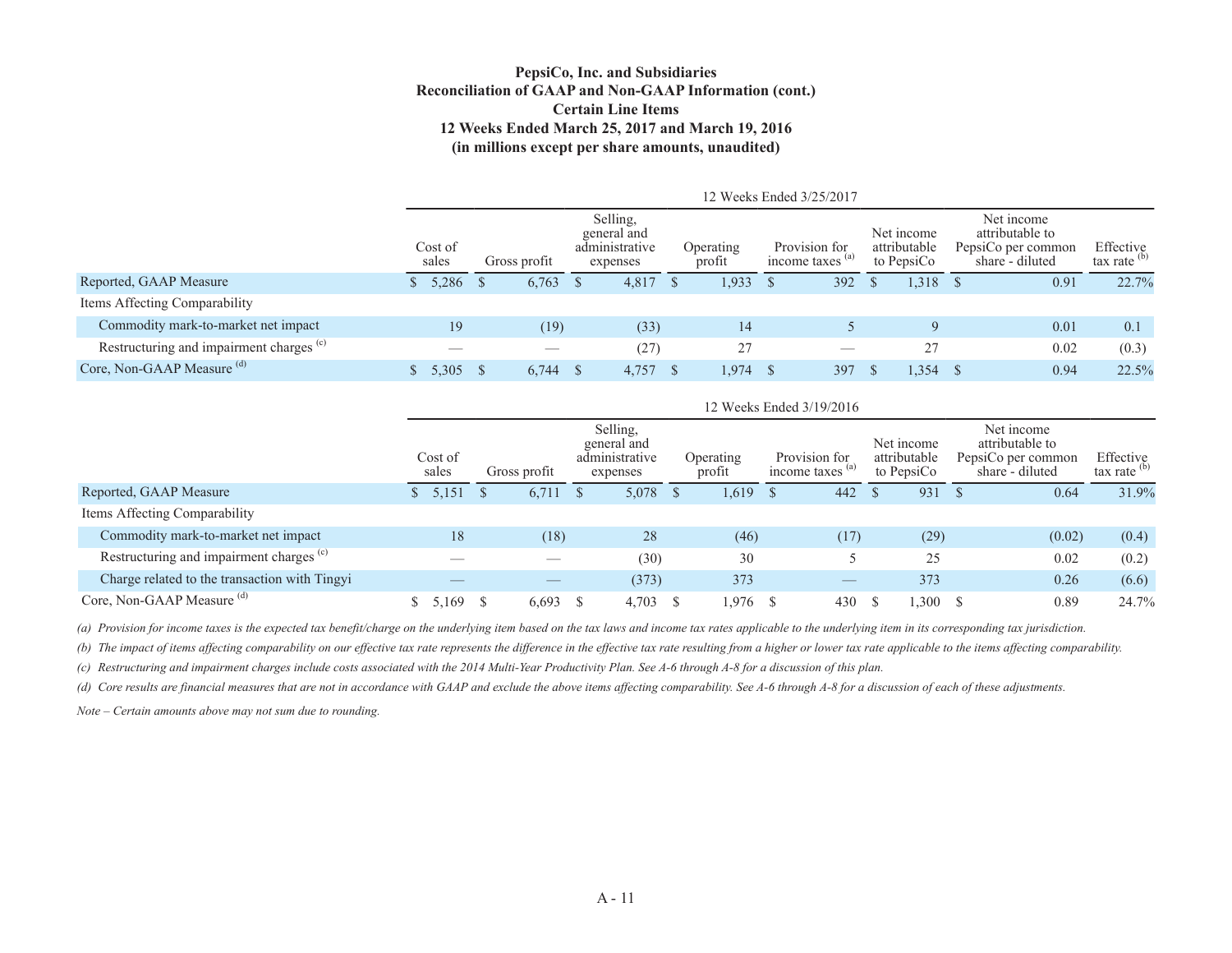### **PepsiCo, Inc. and Subsidiaries Reconciliation of GAAP and Non-GAAP Information (cont.) Operating Profit/(Loss) by Division 12 Weeks Ended March 25, 2017 and March 19, 2016 (in millions, unaudited)**

|                                    | <b>GAAP</b><br>Measure      |                                           |                                                           | Non-GAAP<br>Measure         |  |
|------------------------------------|-----------------------------|-------------------------------------------|-----------------------------------------------------------|-----------------------------|--|
|                                    | Reported                    |                                           | Items Affecting Comparability                             | Core $(a)$                  |  |
| <b>Operating Profit</b>            | 12 Weeks Ended<br>3/25/2017 | Commodity<br>mark-to-market<br>net impact | Restructuring<br>and impairment<br>charges <sup>(b)</sup> | 12 Weeks Ended<br>3/25/2017 |  |
| Frito-Lay North America            | $1,060$ \$                  | $\overline{\phantom{m}}$                  |                                                           | 1,061                       |  |
| Quaker Foods North America         | 164                         | __                                        |                                                           | 164                         |  |
| North America Beverages            | 505                         | $-$                                       |                                                           | 507                         |  |
| Latin America                      | 132                         |                                           | 24                                                        | 156                         |  |
| Europe Sub-Saharan Africa          | 102                         |                                           | 4                                                         | 106                         |  |
| Asia, Middle East and North Africa | 171                         |                                           | (6)                                                       | 165                         |  |
| Division Operating Profit          | 2,134                       |                                           | 25                                                        | 2,159                       |  |
| Corporate Unallocated              | (201)                       | 14                                        | $\bigcap$                                                 | (185)                       |  |
| <b>Total Operating Profit</b>      | 1,933                       | 14                                        | 27                                                        | 1,974                       |  |

|                                    | <b>GAAP</b><br>Measure      |            |                                           |                                                           | Non-GAAP<br>Measure                                 |                             |  |
|------------------------------------|-----------------------------|------------|-------------------------------------------|-----------------------------------------------------------|-----------------------------------------------------|-----------------------------|--|
|                                    | Reported                    |            | Items Affecting Comparability             | Core $^{(a)}$                                             |                                                     |                             |  |
| <b>Operating Profit/(Loss)</b>     | 12 Weeks Ended<br>3/19/2016 |            | Commodity<br>mark-to-market<br>net impact | Restructuring<br>and impairment<br>charges <sup>(b)</sup> | Charge related to<br>the transaction<br>with Tingyi | 12 Weeks Ended<br>3/19/2016 |  |
| Frito-Lay North America            |                             | $1,018$ \$ |                                           | $(4)$ \$                                                  |                                                     | 1,014                       |  |
| Quaker Foods North America         |                             | 166        |                                           |                                                           |                                                     | 166                         |  |
| North America Beverages            |                             | 485        |                                           |                                                           | __                                                  | 492                         |  |
| Latin America                      |                             | 175        | _                                         |                                                           |                                                     | 175                         |  |
| Europe Sub-Saharan Africa          |                             | 67         |                                           | 19                                                        |                                                     | 86                          |  |
| Asia, Middle East and North Africa |                             | (148)      | _                                         |                                                           | 373                                                 | 230                         |  |
| Division Operating Profit          |                             | 1,763      |                                           | 27                                                        | 373                                                 | 2,163                       |  |
| Corporate Unallocated              |                             | (144)      | (46)                                      |                                                           |                                                     | (187)                       |  |
| <b>Total Operating Profit</b>      |                             | 1,619      | (46)                                      | 30                                                        | 373                                                 | 1,976                       |  |

*(a) Core results are financial measures that are not in accordance with GAAP and exclude the above items affecting comparability. See A-6 through A-8 for a discussion of each of these adjustments.*

*(b) Restructuring and impairment charges include costs associated with the 2014 Multi-Year Productivity Plan. See A-6 through A-8 for a discussion of this plan.*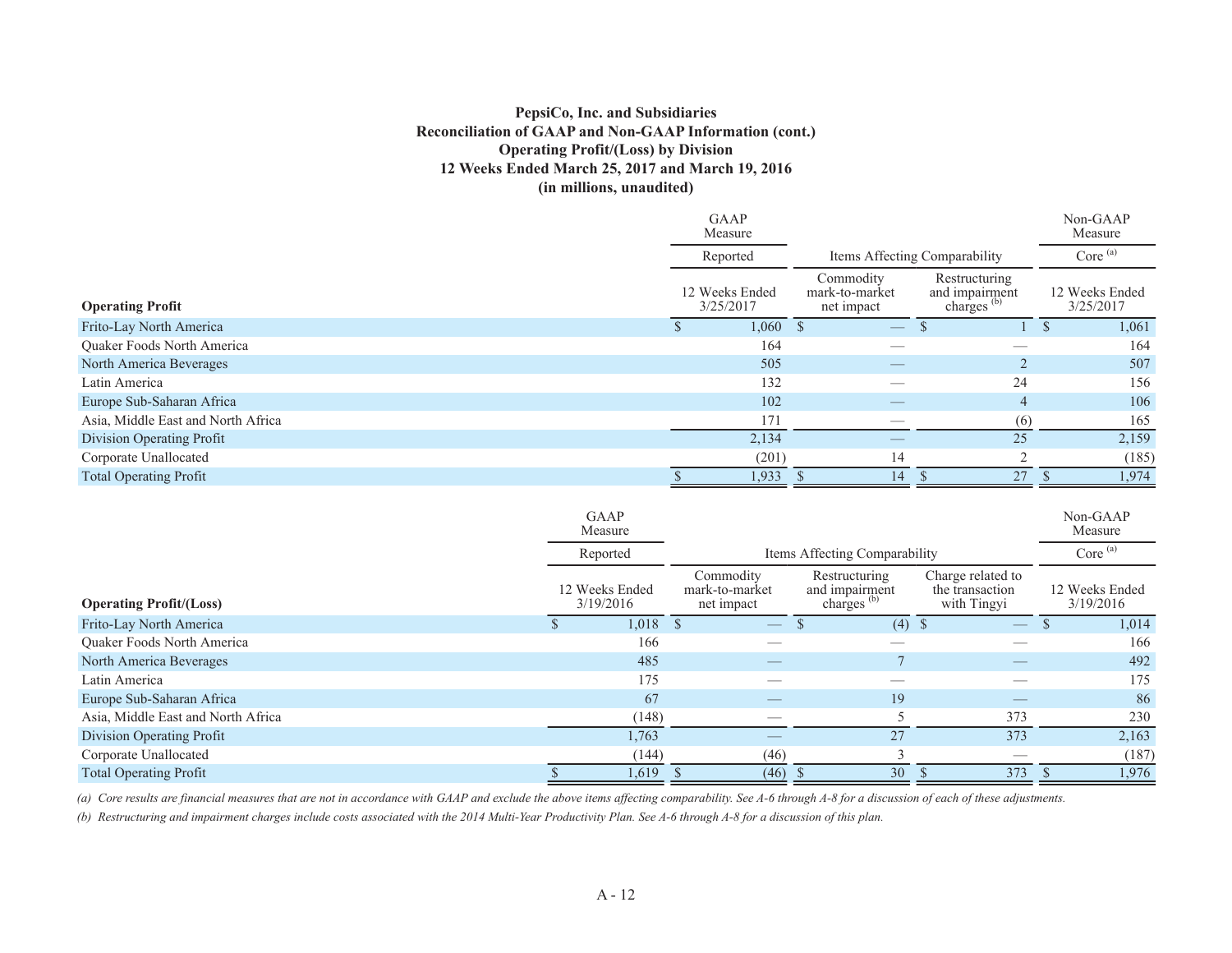#### **PepsiCo, Inc. and Subsidiaries Reconciliation of GAAP and Non-GAAP Information (cont.) (unaudited)**

### **Division Operating Profit Growth Reconciliation**

|                                                         | 12 Weeks Ended  |               |
|---------------------------------------------------------|-----------------|---------------|
|                                                         | 3/25/2017       |               |
| Reported Operating Profit Growth                        | $19\frac{0}{6}$ |               |
| Impact of Corporate Unallocated                         |                 |               |
| Division Operating Profit Growth                        | 21              |               |
| Restructuring and Impairment Charges                    |                 |               |
| Charge Related to the Transaction with Tingyi           | (21)            |               |
| Core Division Operating Profit Growth                   |                 |               |
| Foreign Exchange Translation                            |                 |               |
| Core Constant Currency Division Operating Profit Growth |                 | $\frac{0}{0}$ |

#### **Gross Margin Growth Reconciliation**

|                                     | 12 Weeks Ended |
|-------------------------------------|----------------|
|                                     | 3/25/2017      |
| Reported Gross Margin Growth        | $(45)$ bps     |
| Commodity Mark-to-Market Net Impact |                |
| Core Gross Margin Growth            | $(45)$ bps     |

### **Operating Margin Growth Reconciliation**

|                                               | 12 Weeks Ended<br>3/25/2017 |            |
|-----------------------------------------------|-----------------------------|------------|
| Reported Operating Margin Growth              | $239$ bps                   |            |
| Commodity Mark-to-Market Net Impact           | 50                          |            |
| Restructuring and Impairment Charges          | (3)                         |            |
| Charge Related to the Transaction with Tingyi | (314)                       |            |
| Core Operating Margin Growth                  |                             | $(28)$ bps |

#### **Fiscal 2016 Diluted EPS Reconciliation**

| Year Ended |
|------------|
| 12/31/2016 |
| 4.36       |
| (0.08)     |
| 0.09       |
| 0.26       |
| 0.11       |
| 0.11       |
| 4.85       |
|            |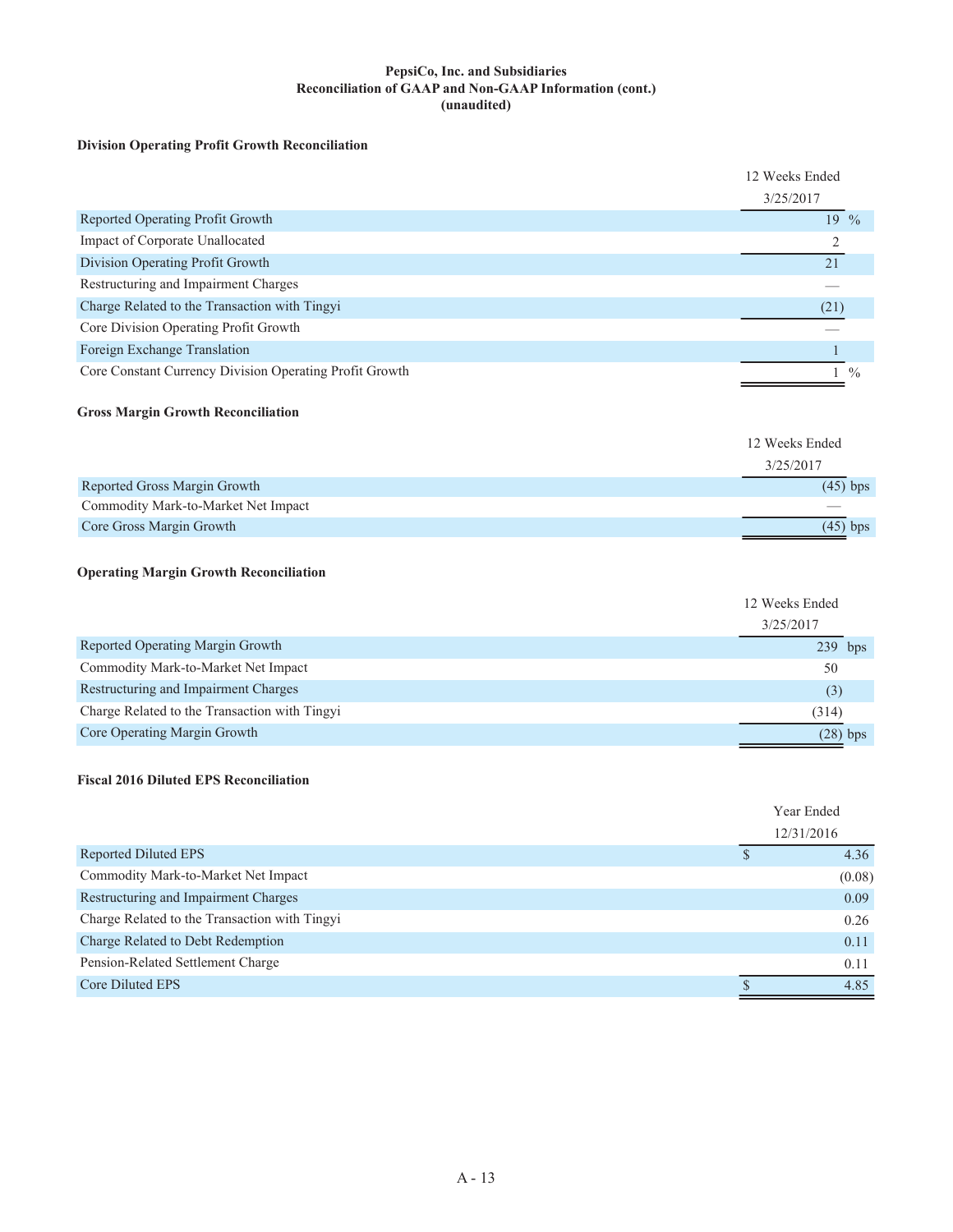#### **PepsiCo, Inc. and Subsidiaries Reconciliation of GAAP and Non-GAAP Information (cont.) (unaudited)**

## **Net Cash Provided by Operating Activities Reconciliation (in millions)**

| 3/25/2017                                 | 12 Weeks Ended |
|-------------------------------------------|----------------|
|                                           |                |
| Net Cash Used for Operating Activities    | (199)          |
| Capital Spending                          | (317)          |
| Sales of Property, Plant and Equipment    | 12             |
| Free Cash Flow                            | (504)          |
| Payments Related to Restructuring Charges |                |
| Free Cash Flow Excluding Above Item       | (497)          |

#### **Net Cash Provided by Operating Activities Reconciliation (in billions)**

|                                                                     | 2017<br>Guidance |    |
|---------------------------------------------------------------------|------------------|----|
| Net Cash Provided by Operating Activities                           | $\sim$           | 10 |
| Net Capital Spending                                                | $\sim$           |    |
| Free Cash Flow                                                      | $\sim$           |    |
| Discretionary Pension Contributions                                 |                  |    |
| Net Cash Tax Benefit Related to Discretionary Pension Contributions |                  |    |
| Payments Related to Restructuring Charges                           |                  |    |
| Net Cash Tax Benefit Related to Restructuring Charges               |                  |    |
| Free Cash Flow Excluding Certain Items                              | $\sim$           |    |